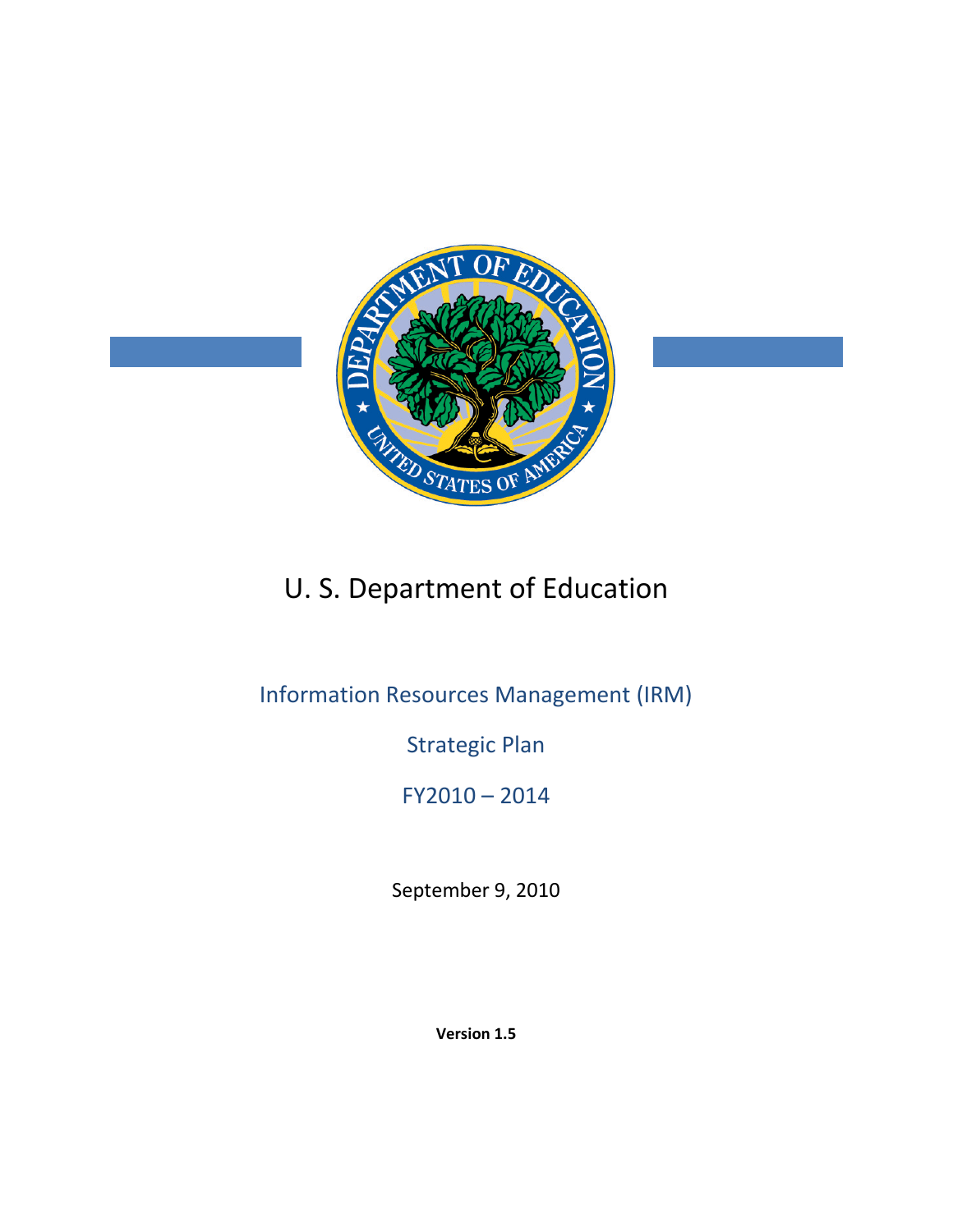

## **Contents**

| $\mathbf{1}$   |       |  |  |  |  |  |
|----------------|-------|--|--|--|--|--|
| $\overline{2}$ |       |  |  |  |  |  |
| 3              |       |  |  |  |  |  |
|                | 3.1   |  |  |  |  |  |
|                | 3.2   |  |  |  |  |  |
|                | 3.3   |  |  |  |  |  |
|                | 3.4   |  |  |  |  |  |
|                | 3.5   |  |  |  |  |  |
|                | 3.6   |  |  |  |  |  |
|                | 3.6.1 |  |  |  |  |  |
|                | 3.6.2 |  |  |  |  |  |
|                | 3.6.3 |  |  |  |  |  |
|                | 3.6.4 |  |  |  |  |  |
|                | 3.6.5 |  |  |  |  |  |
| $\overline{4}$ |       |  |  |  |  |  |
|                | 4.1   |  |  |  |  |  |
|                | 4.2   |  |  |  |  |  |
|                | 4.2.1 |  |  |  |  |  |
|                | 4.2.2 |  |  |  |  |  |
|                | 4.3   |  |  |  |  |  |
| 5              |       |  |  |  |  |  |
|                | 5.1   |  |  |  |  |  |
|                | 5.1.1 |  |  |  |  |  |
|                | 5.1.2 |  |  |  |  |  |
|                | 5.1.3 |  |  |  |  |  |
|                | 5.1.4 |  |  |  |  |  |
|                | 5.2   |  |  |  |  |  |
|                | 5.2.1 |  |  |  |  |  |
|                | 5.2.2 |  |  |  |  |  |
|                | 5.2.3 |  |  |  |  |  |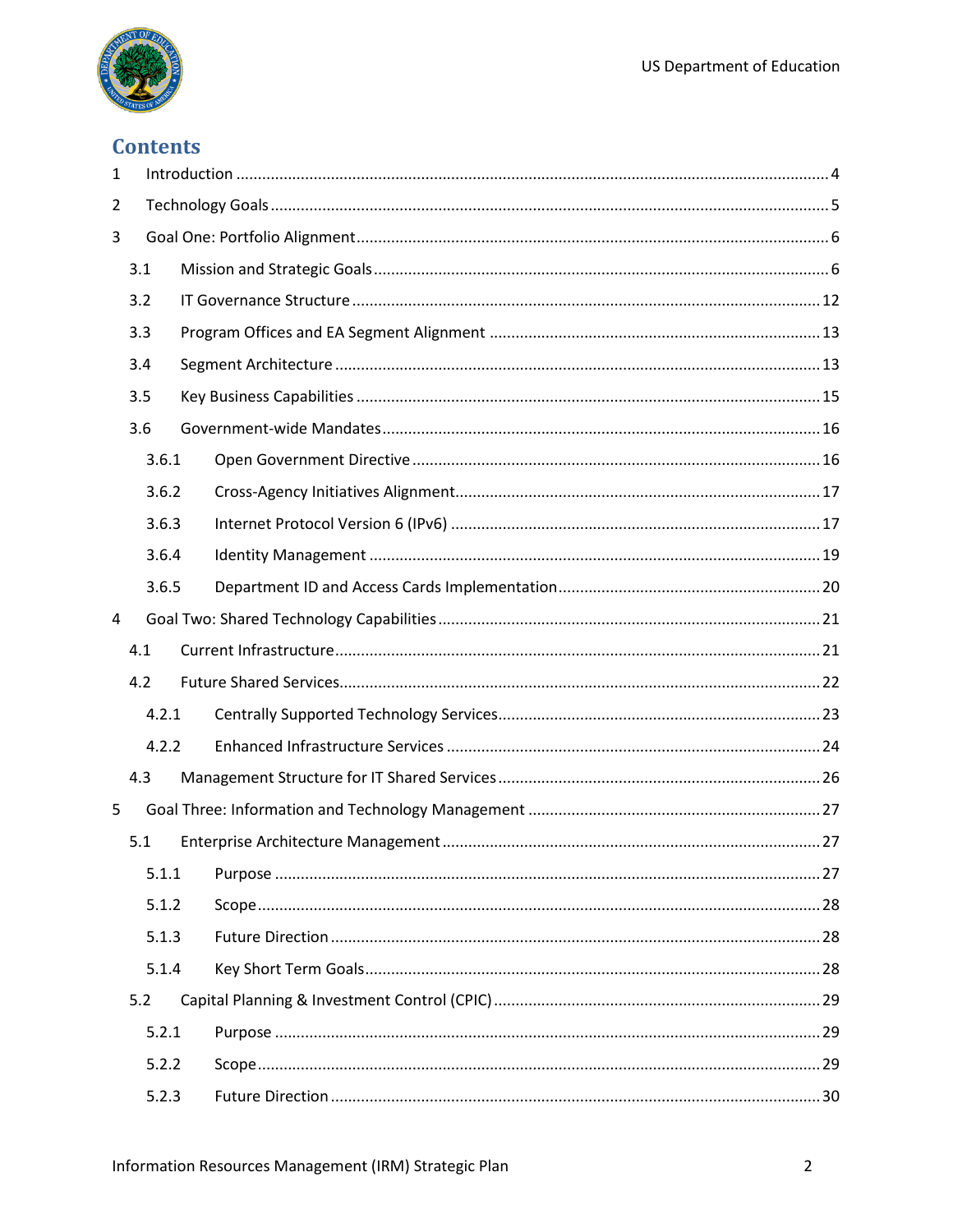

|                | 5.2.4 |  |
|----------------|-------|--|
| 5.3            |       |  |
|                | 5.3.1 |  |
|                | 5.3.2 |  |
|                | 5.3.3 |  |
|                | 5.3.4 |  |
| 5.4            |       |  |
|                | 5.4.1 |  |
|                | 5.4.2 |  |
|                | 5.4.3 |  |
|                | 5.4.4 |  |
| 5.5            |       |  |
|                | 5.5.1 |  |
|                | 5.5.2 |  |
|                | 5.5.3 |  |
|                | 5.5.4 |  |
| 5.6            |       |  |
|                | 5.6.1 |  |
|                | 5.6.2 |  |
|                | 5.6.3 |  |
|                | 5.6.4 |  |
| 5.7            |       |  |
|                | 5.7.1 |  |
|                | 5.7.2 |  |
|                | 5.7.3 |  |
|                | 5.7.4 |  |
| 6              |       |  |
| $\overline{7}$ |       |  |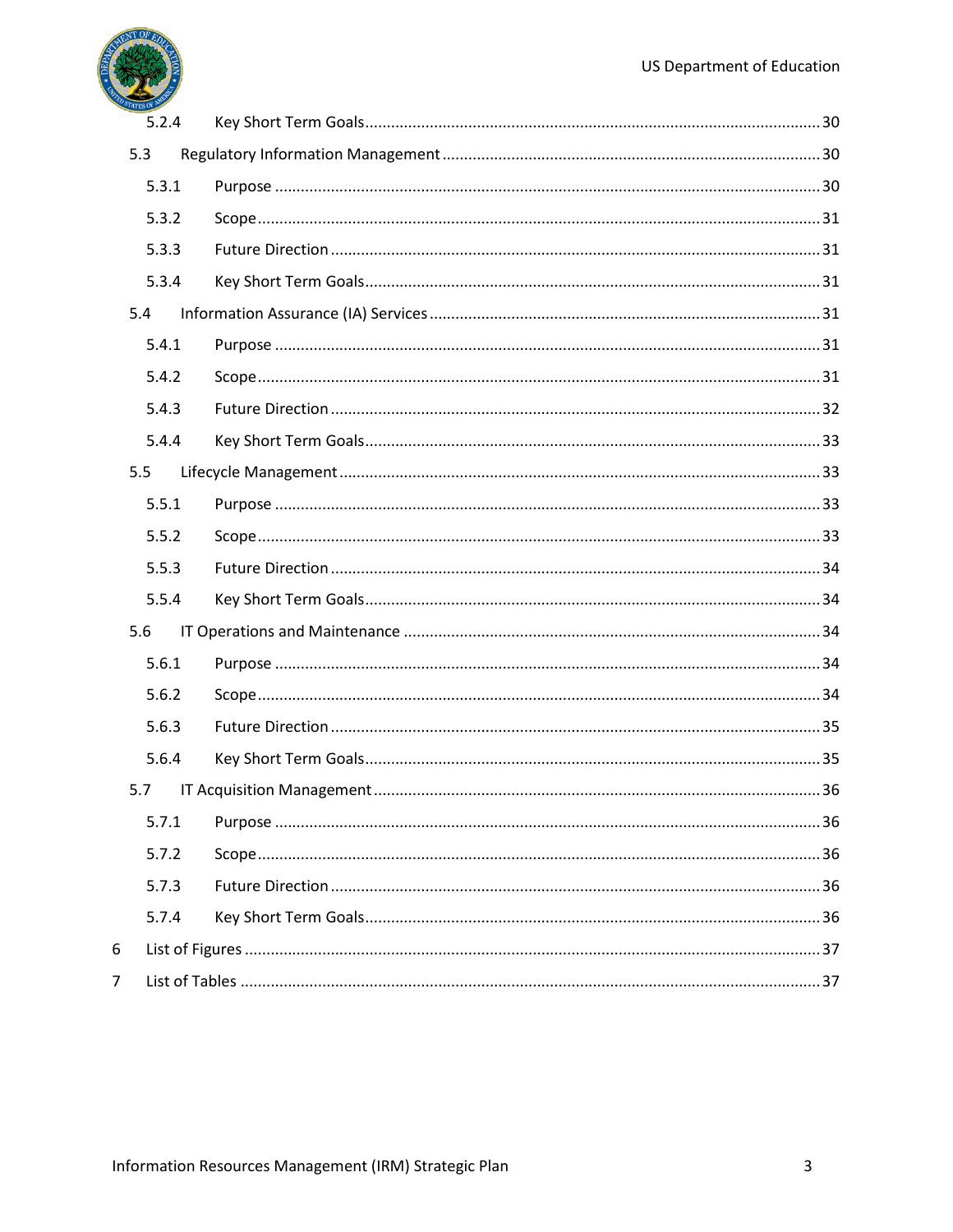

## <span id="page-3-0"></span>**1 Introduction**

The Chief Information Officer (CIO) at the U.S. Department of Education (the Department) has primary responsibility to ensure that Information Technology (IT) is acquired and information resources are managed in a manner consistent with statutory, regulatory, and Departmental requirements and priorities. The CIO provides management advice and assistance to the Secretary of Education and to other senior staff on information resources investment and operations. The CIO also promotes a shared corporate vision about the Department's information activities and provides services to effectively manage information and to provide value-added enterprise-wide systems and infrastructure.

This Department Information Resources Management (IRM) Strategic Plan for FY 2010 – 2014 describes:

- The relationship between the IT vision and the enterprise business goals and objectives
- The set of value-added IT services delivered or planned to be delivered
- The set of IT management processes and plans for ensuring the effective use of IT resources across the Department

While the IRM Strategic Plan serves as the strategic document for the Office of the Chief Information Officer (OCIO), it is built from other more detailed strategic, operational and tactical plans of each information management element throughout the Department, ranging from enterprise architecture to E-Government. The IRM Strategic Plan describes what will be implemented over the planning horizon, while the other strategic, operational and tactical plans describe how these goals will be accomplished. Together, these plans allow the OCIO to ensure that IT activities are aligned with and supportive of the Department's mission and strategic goals.

In addition, the Department recognizes the need to integrate external policies and directions as defined by Congress and the Administration into its IRM Strategic Plan. As such, the Department's IRM Strategic Plan responds to the Government Paperwork Elimination Act (GPEA) of 1988, the E-Government Act of 2002, the Clinger-Cohen Act of 1996, the Federal Information Security Management Act (FISMA), Office of Management and Budget (OMB) Circular A-130, the Government Performance Results Act of 1993, and the Federal Enterprise Architecture.

This document is the Department's IRM Strategic Plan. OMB Circular A-130 describes the IRM Strategic Plan as a management tool that is "strategic in nature and addresses all information resources management activities of the agency." The CIO is responsible for developing and maintaining the document as required by the Paperwork Reduction Act of 1995 (Public Law 104-13, Chapter 35 of Title 44, U.S. Code). OMB Circular A-11, Section 53, requires that the IRM Strategic Plan be submitted together with the Department's IT budget request.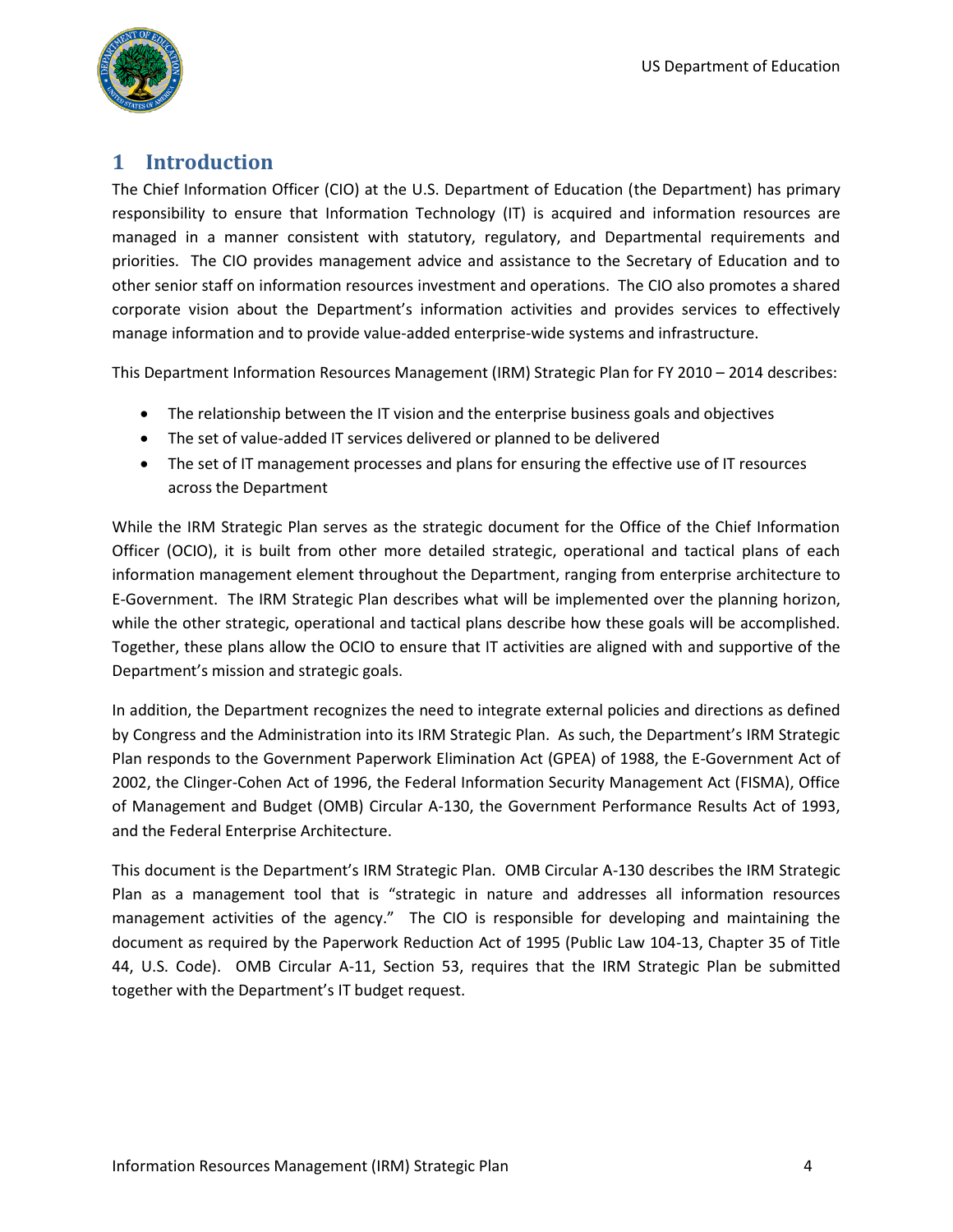

## <span id="page-4-0"></span>**2 Technology Goals**

The IRM Strategic Plan describes the three areas of primary technology goals for the Department:

- **1** Portfolio Alignment Ensure that the IT investment portfolio supports the Department's business mission objectives.
- **2** Shared Technology Services Orient OCIO as a provider of enterprise common services in addition to basic infrastructure services.
- **3** Information and Technology Management Ensure effectiveness of IT governance, data and information processing capabilities and technology utilization across the enterprise.



Section 3 discusses IT portfolio alignment. In this section, the top-down and bottom-up alignment between the major IT investment portfolio and the Department's strategic goals is described, tying together the Department's organizational structure, mission, key programs, business capabilities required, and overall IT governance.

Section 4 discusses IT shared services. This section describes the current and desired future state of IT shared services at ED. The management structure required to expand the OCIO IT shared services offering from technical infrastructure services to a broader range of services is also described.

Section 5 discusses IT management. In this section, the key IT management processes of the Department are described together with a perspective of how these IT management processes are coordinated across the Department.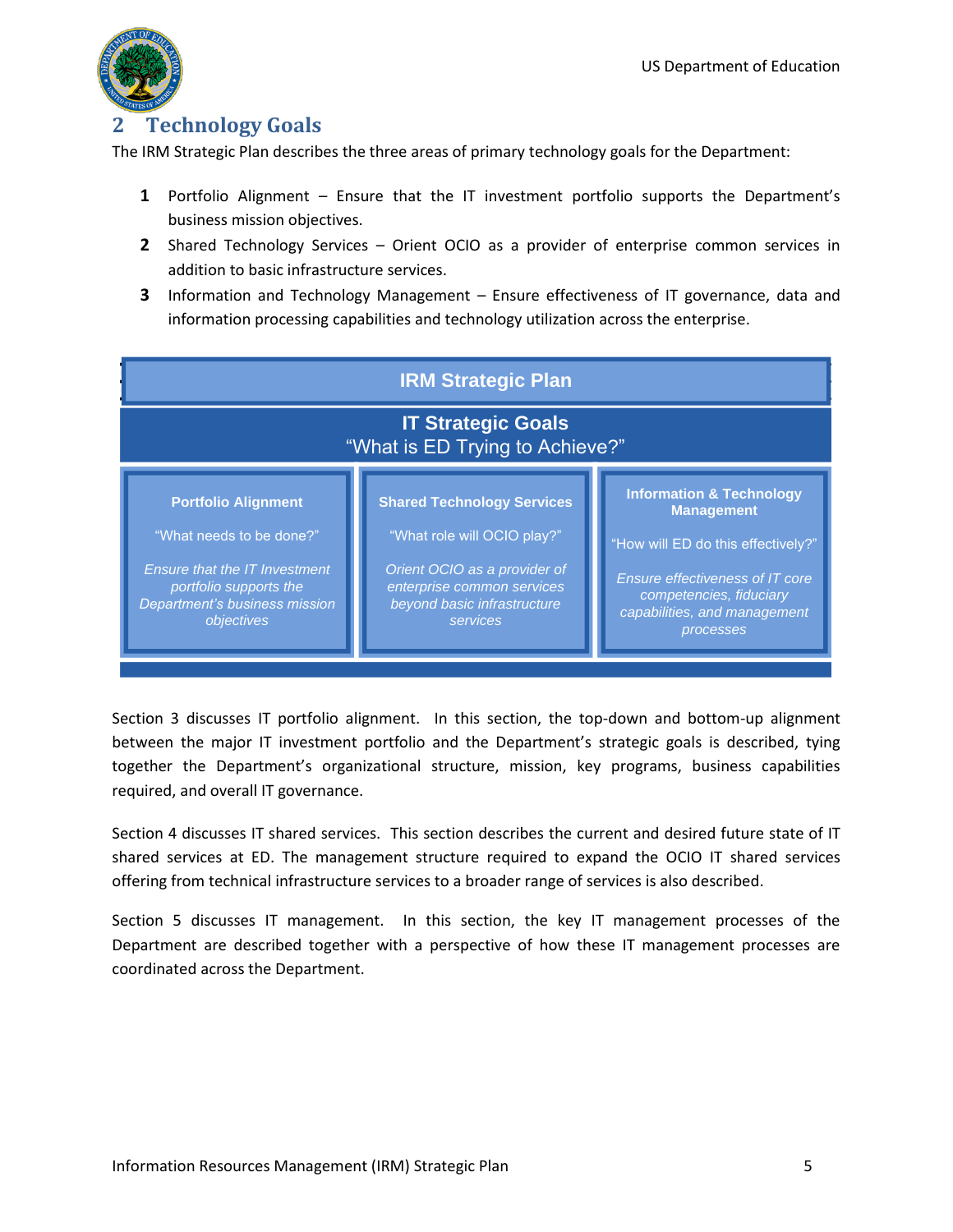

## <span id="page-5-0"></span>**3 Goal One: Portfolio Alignment**

## <span id="page-5-1"></span>**3.1 Mission and Strategic Goals**

The Department of Education is responsible for fulfilling its mission:

### **Department of Education Mission**

*"To promote student achievement and preparation for global competitiveness by fostering educational excellence and ensuring equal access."*

The Department's Strategic Plan 2007-2012<sup>1</sup> embodied four Department of Education strategic goals:

| <b>Department of Education Strategic Goals</b> |                                                                                                                                                                            |  |
|------------------------------------------------|----------------------------------------------------------------------------------------------------------------------------------------------------------------------------|--|
| <b>Goal One:</b>                               | Improve student achievement, with a focus on bringing all students to grade level in<br>reading and mathematics by 2014.                                                   |  |
| <b>Goal Two:</b>                               | Increase the academic achievement of all high school students.                                                                                                             |  |
|                                                | Goal Three: Ensure the accessibility, affordability, and accountability of higher education, and better<br>prepare students and adults for employment and future learning. |  |
| <b>Goal Four:</b>                              | <b>Cross-goal Strategy on Management</b>                                                                                                                                   |  |

**Table 1. Department of Education Strategic Goals** 

<span id="page-5-2"></span>The Department's Strategic Goals are articulated through Strategic Objectives. The Department's current operating Strategic Objectives, as described in the Department's Strategic Plan, are depicted below in Table 2:

 $\overline{\phantom{a}}$ 

<sup>&</sup>lt;sup>1</sup> U.S. Department of Education Strategic Plan 2007-2012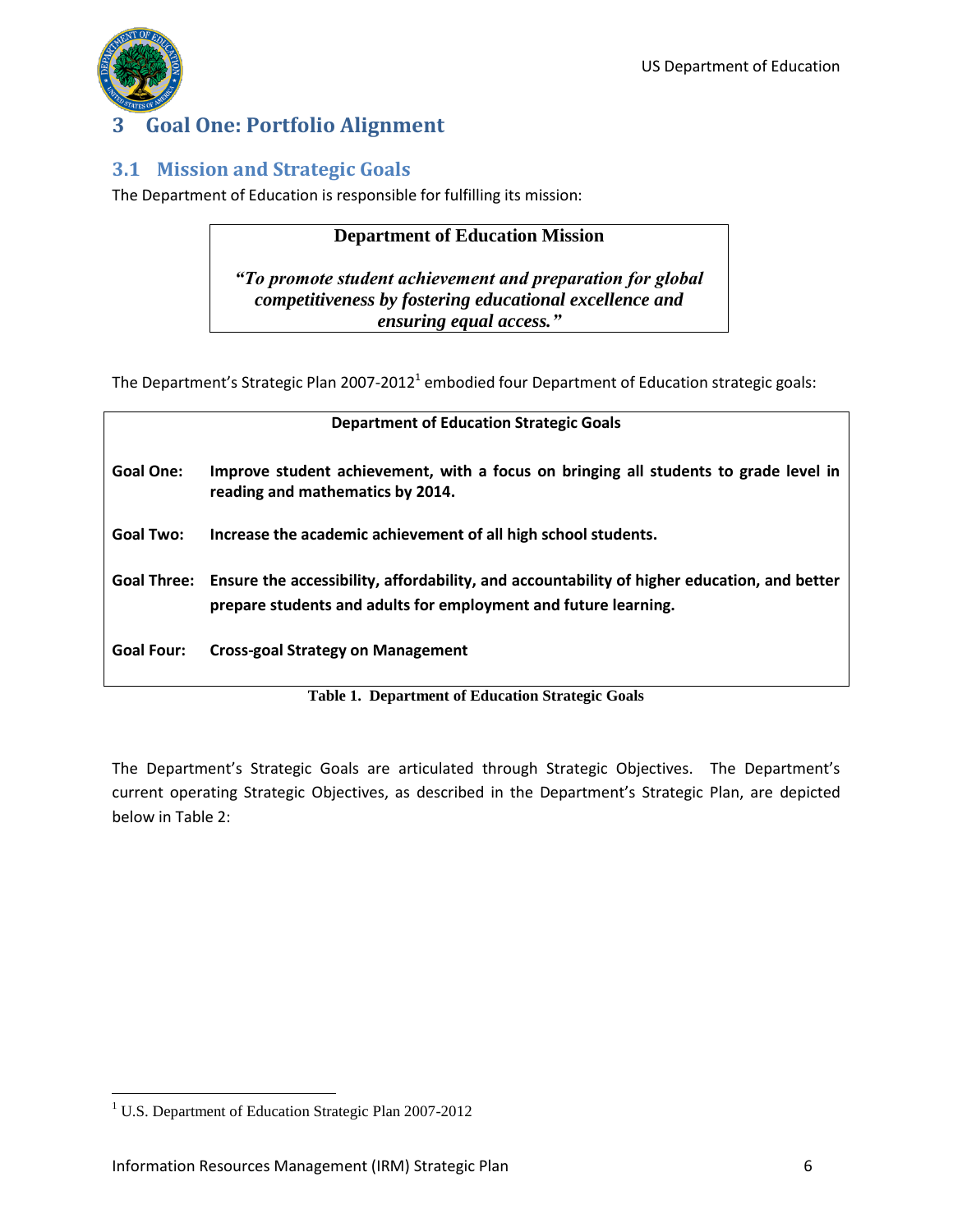

## **Table 2 Department of Education Strategic Goals, Objectives, and Strategies<sup>2</sup>**

<span id="page-6-0"></span>

| <b>Strategic</b><br><b>Goals</b>                                                                                                                              | <b>Strategic Objectives</b>                                                                                                                       | <b>Strategies (Representative Approaches)</b>                                                                                                                                                                                                                                                                                                                                                                                                                                                                                                                                                                                                                                                                                                                                                                                                                                                                                                                                                                                                                                                                                                                                              |
|---------------------------------------------------------------------------------------------------------------------------------------------------------------|---------------------------------------------------------------------------------------------------------------------------------------------------|--------------------------------------------------------------------------------------------------------------------------------------------------------------------------------------------------------------------------------------------------------------------------------------------------------------------------------------------------------------------------------------------------------------------------------------------------------------------------------------------------------------------------------------------------------------------------------------------------------------------------------------------------------------------------------------------------------------------------------------------------------------------------------------------------------------------------------------------------------------------------------------------------------------------------------------------------------------------------------------------------------------------------------------------------------------------------------------------------------------------------------------------------------------------------------------------|
| Goal One:<br>Improve<br>student<br>achievement,<br>with a focus on<br>bringing all<br>students to<br>grade level in<br>reading and<br>mathematics<br>by 2014. | 1.1 Improve student achievement in<br>reading/language arts.<br>1.2 Improve student achievement in<br>mathematics<br>1.3 Improve teacher quality. | 1 Seek enactment of a bill that incorporates the key elements of Building on Results, the<br>Department's blueprint for ESEA reauthorization.<br>2 Assist states and LEAs in turning around schools in restructuring status or in need of<br>improvement.<br>3 Collect, analyze, and publicly disseminate disaggregated student information on a<br>timely basis.<br>4 Assist states in achieving their Individuals with Disabilities Education Act (IDEA) State<br>Performance Plan (SPP) targets in reading and mathematics<br>1 Collect data and monitor performance to ensure that all states meet the goal of having<br>all core academic classes taught by highly qualified teachers in school year 2006-07<br>and beyond.<br>2 Monitor states with substantial numbers of classes taught by non-highly qualified<br>teachers, spurring these states to bring all teachers to highly qualified status as soon as<br>possible.<br>3 As states move toward ensuring that all teachers are highly qualified, monitor their<br>efforts to determine that poor and minority children are not taught at<br>disproportionate rates by unqualified, inexperienced, or out-of-field teachers. |
|                                                                                                                                                               | 1.4 Promote safe, disciplined, and drug-free<br>learning environments.                                                                            | 4 Encourage districts to reform educator compensation systems to reward their most<br>effective teachers and to create incentives to attract their best teachers to high-need<br>schools and hard-to-staff subjects.<br>1 Identify and disseminate information about the most effective practices that create a<br>safe, disciplined, and drug-free school climate.                                                                                                                                                                                                                                                                                                                                                                                                                                                                                                                                                                                                                                                                                                                                                                                                                        |
|                                                                                                                                                               |                                                                                                                                                   | 2 Provide training and technical assistance to help achieve this objective.                                                                                                                                                                                                                                                                                                                                                                                                                                                                                                                                                                                                                                                                                                                                                                                                                                                                                                                                                                                                                                                                                                                |

<sup>&</sup>lt;sup>2</sup> U.S. Department of Education Strategic Plan 2007-2012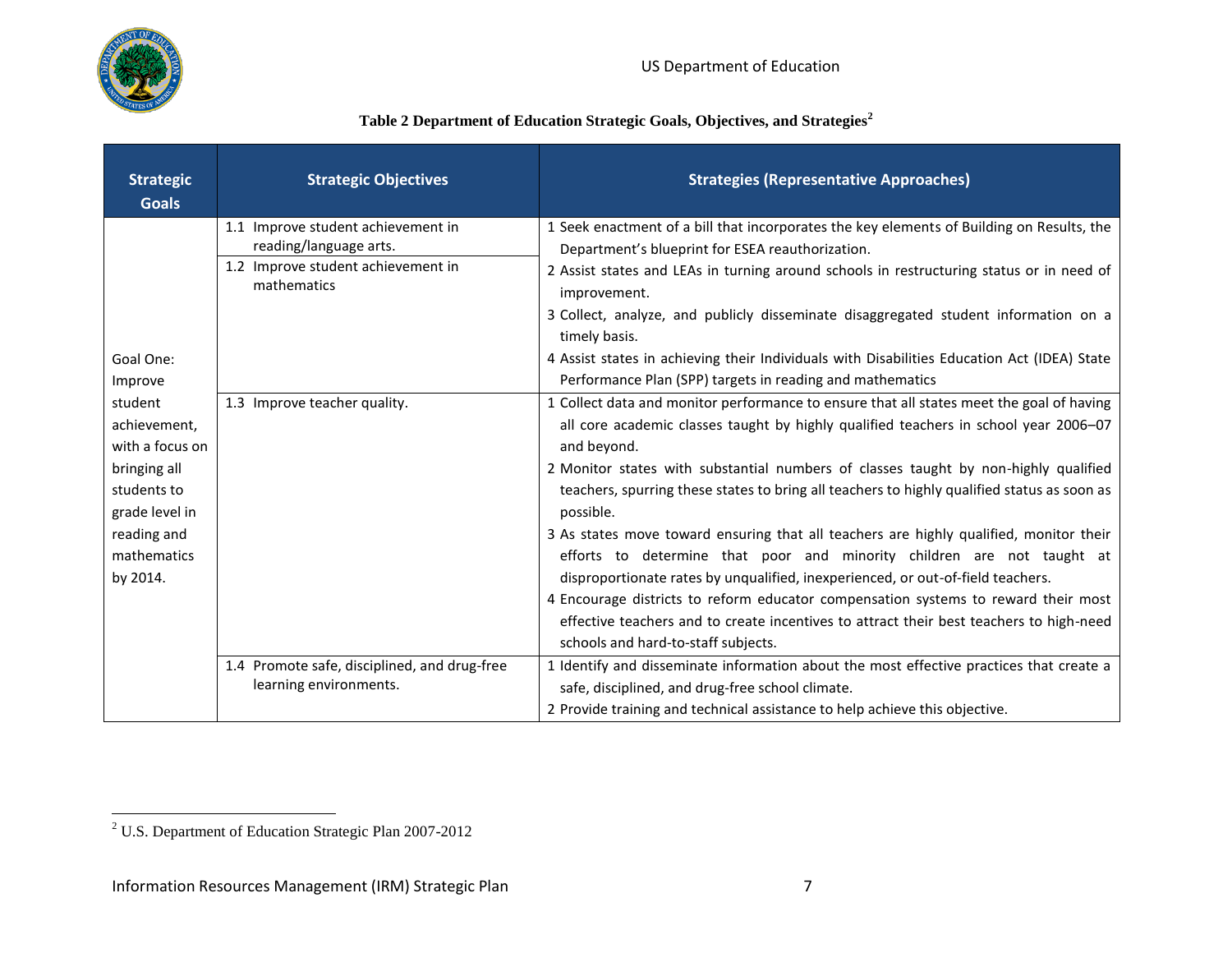

| <b>Strategic</b><br><b>Goals</b> | <b>Strategic Objectives</b>                                                         | <b>Strategies (Representative Approaches)</b>                                                                                         |
|----------------------------------|-------------------------------------------------------------------------------------|---------------------------------------------------------------------------------------------------------------------------------------|
|                                  | 1.5 Increase information and options for                                            | 1 Ensure adequate parental notification.                                                                                              |
|                                  | parents.                                                                            | 2 Support charter schools.                                                                                                            |
|                                  |                                                                                     | 3 Encourage states and communities to provide choices to children attending                                                           |
|                                  |                                                                                     | underperforming schools.                                                                                                              |
|                                  |                                                                                     | 4 Provide support to states in implementing the choice and SES requirements of ESEA.                                                  |
|                                  | 1.6 Increase the high school completion rate.                                       | 1 Help states and districts intervene early to get at-risk students back on track.                                                    |
|                                  |                                                                                     | 2 Improve the skills of adolescents who struggle with reading and mathematics.                                                        |
|                                  |                                                                                     | 3 Focus on the neediest schools.                                                                                                      |
|                                  |                                                                                     | 4 Increase learning options for students.                                                                                             |
|                                  |                                                                                     | 5 Assist states in achieving their Individuals with Disabilities Education Act (IDEA) State                                           |
|                                  |                                                                                     | Performance Plan (SPP) targets related to dropping out, completing school and post-                                                   |
|                                  |                                                                                     | school employment.                                                                                                                    |
|                                  | 1.7 Transform education into an evidence-<br>based field.                           | 1 Develop or identify effective programs and practices for improving reading and writing                                              |
|                                  |                                                                                     | achievement, mathematics and science achievement, and teacher quality and                                                             |
|                                  |                                                                                     | effectiveness.                                                                                                                        |
|                                  |                                                                                     | 2 Disseminate information about the effectiveness of education programs and practices.<br>1 Increase access to AP courses nationwide. |
|                                  | 2.1 Increase the proportion of high school<br>students taking a rigorous curriculum | 2 Increase the number of teachers qualified to teach AP and IB classes.                                                               |
|                                  |                                                                                     | 3 Increase the number of students who complete the State Scholars Initiative                                                          |
| Goal Two:                        |                                                                                     | curriculum.                                                                                                                           |
| Increase the                     |                                                                                     | 4 Identify and disseminate information on states that have increased their standards for                                              |
| academic                         |                                                                                     | graduation or that have rigorous high school end-of-course exams.                                                                     |
| achievement<br>of all high       |                                                                                     | 5 Support states' implementation of additional high school assessments in mathematics<br>and reading/language arts.                   |
| school                           |                                                                                     | 6 Leverage the Academic Competitiveness Grant (ACG) program, rewarding high school                                                    |
| students.                        |                                                                                     | students who increase the rigor of their studies.                                                                                     |
|                                  |                                                                                     | 7 Collect and analyze data on AP access and success at local levels.                                                                  |
|                                  |                                                                                     | 8 Assist states in their implementation of the Perkins Career and Technical Education                                                 |
|                                  |                                                                                     | Improvement Act of 2006.                                                                                                              |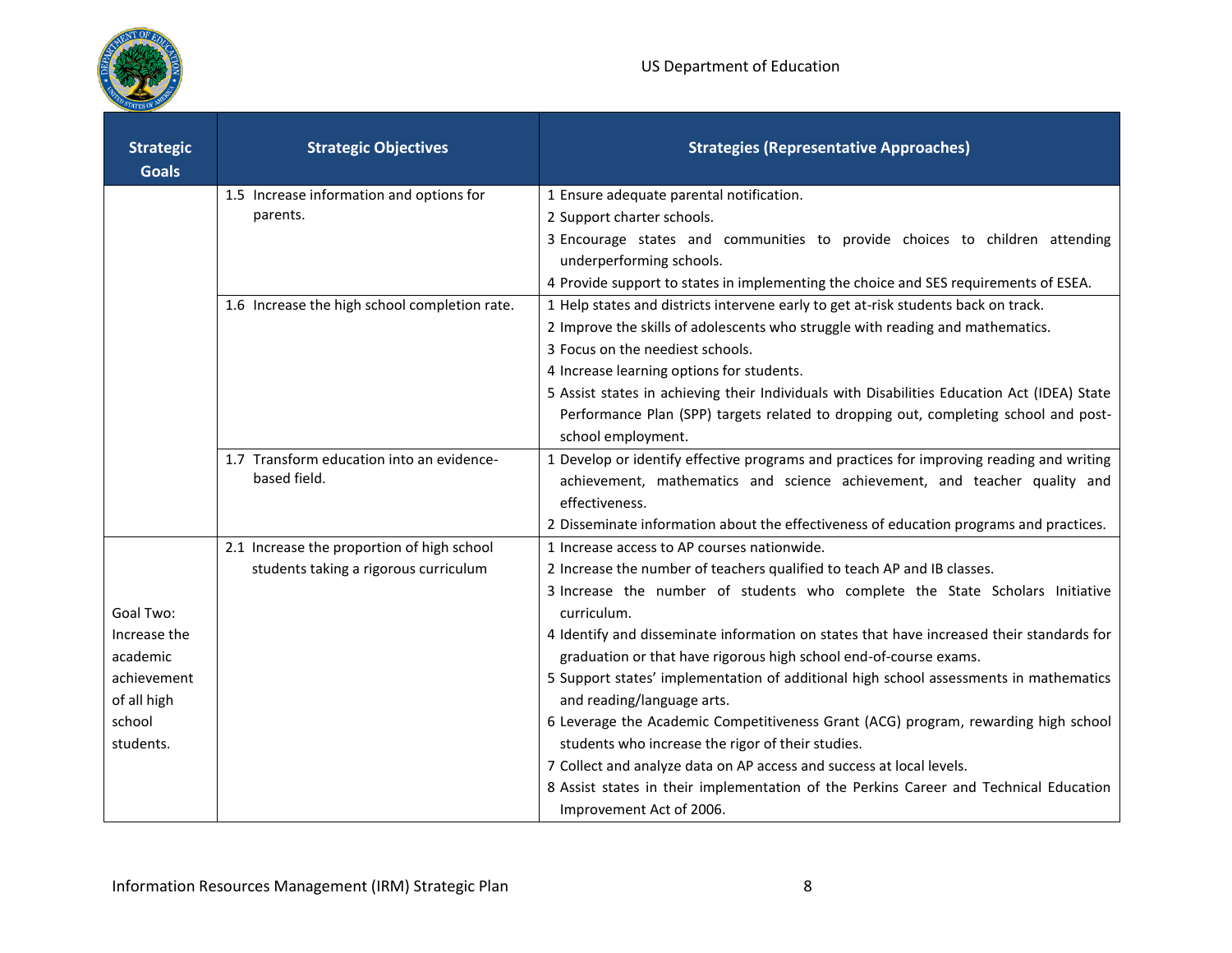

| <b>Strategic</b><br><b>Goals</b> | <b>Strategic Objectives</b>                                                      | <b>Strategies (Representative Approaches)</b>                                                                                                                                                                                                                                                                                              |
|----------------------------------|----------------------------------------------------------------------------------|--------------------------------------------------------------------------------------------------------------------------------------------------------------------------------------------------------------------------------------------------------------------------------------------------------------------------------------------|
|                                  | 2.2 Promote advanced proficiency in<br>mathematics and science for all students. | 1 Support projects expanding offerings and participation in advanced mathematics and<br>science classes.<br>2 Encourage grantees to offer incentives to teachers to become qualified to teach AP<br>and IB courses in mathematics and science and to teachers whose students pass AP                                                       |
|                                  |                                                                                  | tests in those subjects.<br>3 Promote greater investment by the business community in expanding AP and IB access<br>and success                                                                                                                                                                                                            |
|                                  |                                                                                  | 4 Leverage the National Science and Mathematics Access to Retain Talent (SMART) grant<br>program, rewarding postsecondary students who major in mathematics or science<br>studies.                                                                                                                                                         |
|                                  |                                                                                  | 5 Ensure student preparation for rigorous mathematics education in high school by<br>investing in the Math Now program.                                                                                                                                                                                                                    |
|                                  | 2.3 Increase proficiency in critical-need foreign<br>languages                   | 1 Support projects expanding AP offerings, IB offerings and participation in critical-need<br>languages.                                                                                                                                                                                                                                   |
|                                  |                                                                                  | 2 Encourage grantees to offer incentives, such as salary increments or bonuses, to<br>teachers to become qualified to teach AP and IB courses in critical-need foreign<br>languages and to teachers whose students pass AP tests in those subjects.<br>3 Leverage the SMART grant program, rewarding postsecondary students who major in a |
|                                  |                                                                                  | critical-need foreign language.                                                                                                                                                                                                                                                                                                            |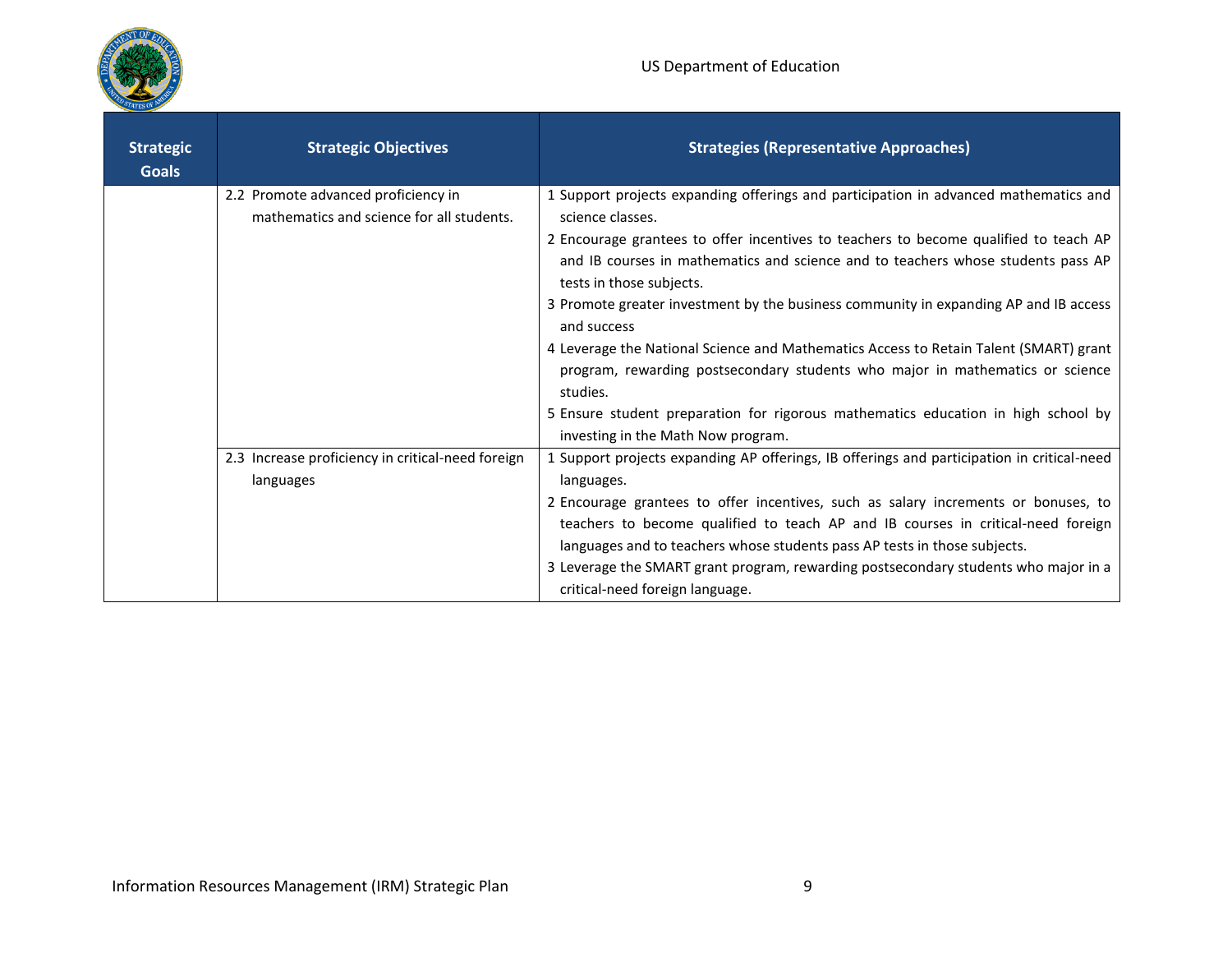

| <b>Strategic</b><br><b>Goals</b>                                                                                                               | <b>Strategic Objectives</b>                                                                                                                                                                                          | <b>Strategies (Representative Approaches)</b>                                                                                                                                                                                                                                                                                                                                                                                                                                                                                                                                                                                                                                                                                                                                                                                                                                                                                                                                                                                                                                                                                                                                                                                               |
|------------------------------------------------------------------------------------------------------------------------------------------------|----------------------------------------------------------------------------------------------------------------------------------------------------------------------------------------------------------------------|---------------------------------------------------------------------------------------------------------------------------------------------------------------------------------------------------------------------------------------------------------------------------------------------------------------------------------------------------------------------------------------------------------------------------------------------------------------------------------------------------------------------------------------------------------------------------------------------------------------------------------------------------------------------------------------------------------------------------------------------------------------------------------------------------------------------------------------------------------------------------------------------------------------------------------------------------------------------------------------------------------------------------------------------------------------------------------------------------------------------------------------------------------------------------------------------------------------------------------------------|
| <b>Goal Three:</b><br>Ensure the<br>accessibility,<br>affordability,<br>and<br>accountability<br>of higher<br>education, and<br>better prepare | 3.1 Increase success in and completion of<br>quality postsecondary education.                                                                                                                                        | 1 Increase the transition of high school graduates to postsecondary education by<br>supporting states and other entities in the development and implementation of<br>programs of study for high-skill, high-demand careers.<br>2 Maintain high levels of college enrollment and persistence, while increasing the<br>affordability of and accessibility to higher education through effective college<br>preparation and grant, loan, and campus-based aid programs.<br>3 Prepare more graduates for employment in areas of vital interest to the United States,<br>especially in critical-need languages, mathematics, and the sciences.<br>4 Improve the academic, administrative, and fiscal stability of Historically Black Colleges<br>and Universities, Hispanic-Serving Institutions, and Tribally Controlled Colleges and<br>Universities.<br>5 Strengthen the accountability of postsecondary education institutions through<br>accreditation, evaluation, and monitoring.<br>6 Expand the use of data collection instruments, such as the Integrated Postsecondary<br>Education Data System (IPEDS), to assess student outcomes.<br>7 Promote and disseminate information regarding promising practices in community<br>colleges. |
| students and<br>adults for<br>employment<br>and future<br>learning                                                                             | 3.2 Deliver federal student aid to students and<br>parents effectively and efficiently.<br>3.3 Prepare adult learners and individuals with<br>disabilities for higher education,<br>employment, and productive lives | 1 Create an efficient and integrated delivery system.<br>2 Improve program integrity.<br>3 Reduce the cost of administering the federal student aid programs<br>4 Improve federal student aid products and services to provide better customer service.<br>1 Fund a national initiative that will develop expertise in providing support and outreach<br>to state and local education systems to improve outcomes for out-of-school youth.<br>2 Support a project to develop career pathway demonstration models in local sites,<br>extending current secondary-postsecondary models to the adult basic education<br>system.<br>3 Implement a system used to monitor state VR agencies to improve performance.<br>4 Strengthen technical assistance to state VR agencies through improved use of data,<br>dissemination of information, and solidified partnerships.                                                                                                                                                                                                                                                                                                                                                                        |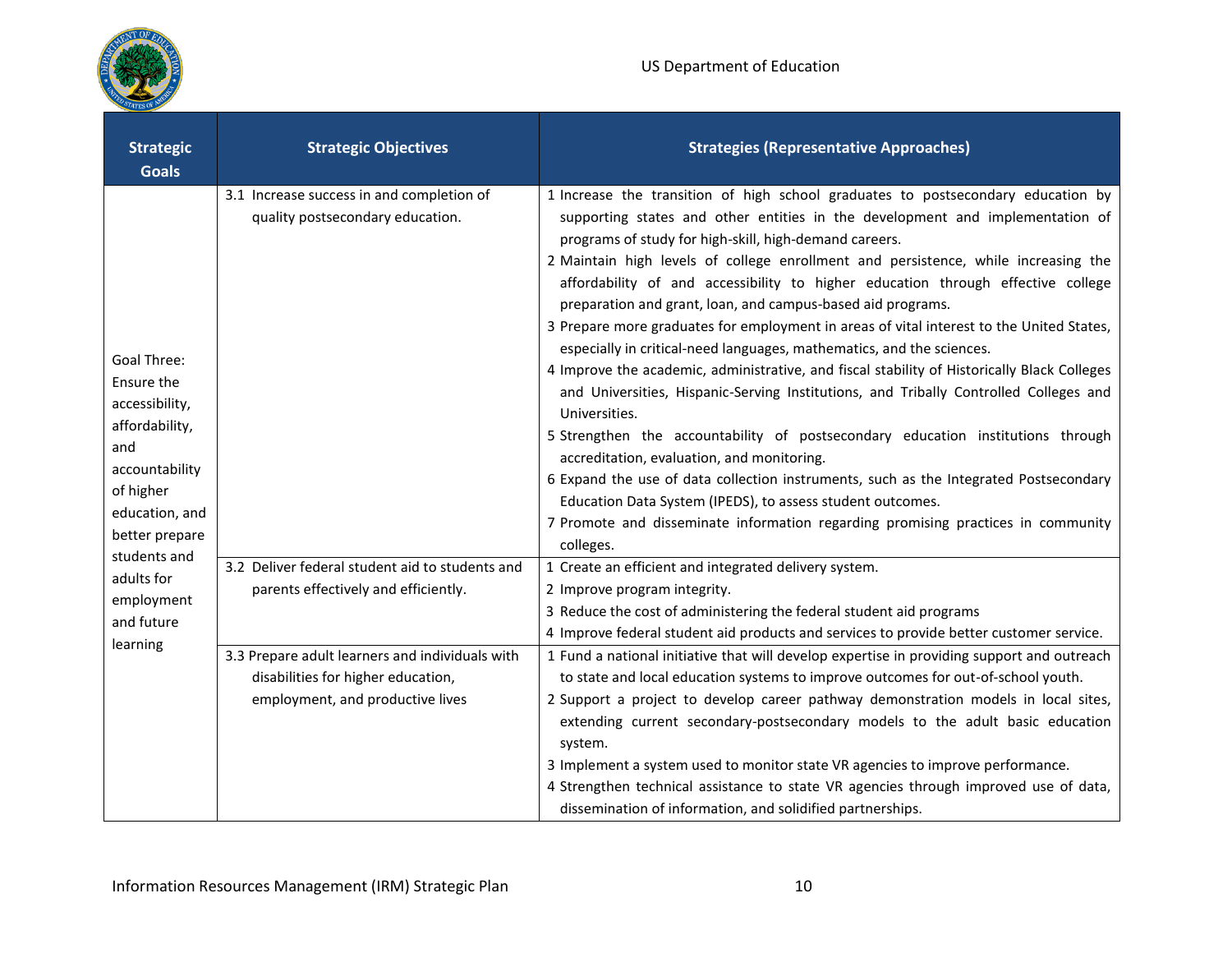

| <b>Strategic</b><br><b>Goals</b> | <b>Strategic Objectives</b>                     | <b>Strategies (Representative Approaches)</b>                                            |
|----------------------------------|-------------------------------------------------|------------------------------------------------------------------------------------------|
| Goal Four:                       | 4.1 Maintain and strengthen financial integrity | 1 Implement risk mitigation activities to strengthen internal control and the quality of |
| Cross-goal                       | and management and internal controls.           | information used by managers.                                                            |
| Strategy on                      |                                                 | 2 Reengineer formula and discretionary grant management processes.                       |
| Management                       |                                                 | 3 Comply with information security requirements.                                         |
|                                  | 4.2 Improve the strategic management of the     | 1 Improve performance culture                                                            |
|                                  | Department's human capital.                     | 2 Foster leadership and accountability.                                                  |
|                                  |                                                 | 3 Close competency gaps in the workforce.                                                |
|                                  |                                                 | 4 Improve the Department's hiring process.                                               |
|                                  | 4.3 Achieve budget and performance              | 1 Hold people and programs accountable for budget and performance integration.           |
|                                  | integration to link funding decisions to        | 2 Improve performance measurement and data collection.                                   |
|                                  | results.                                        | 3 Use performance information to inform program management and performance.              |

*Source: U.S. Department of Education Strategic Plan 2007-2012*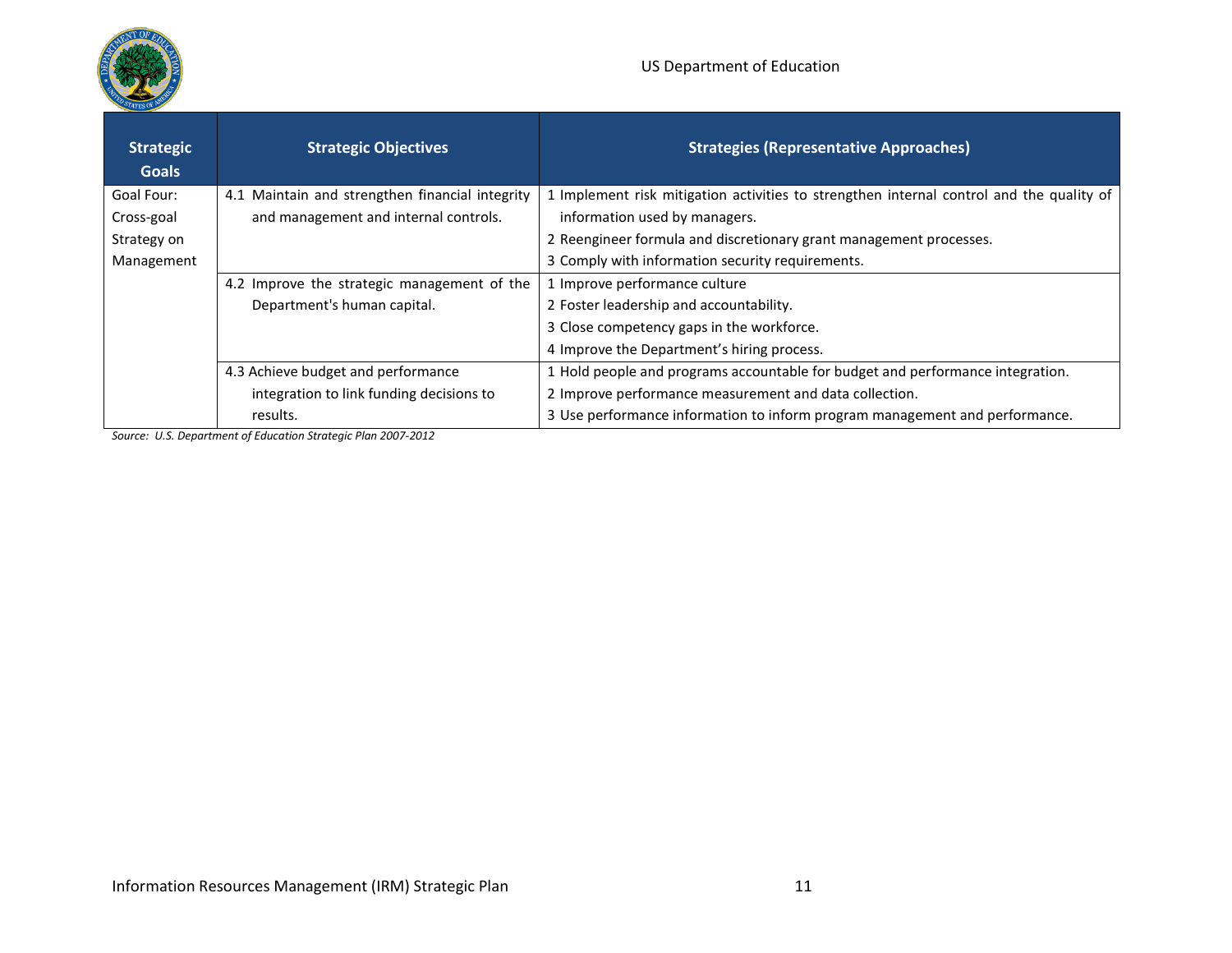

The Department's IRM Strategic Plan is designed to demonstrate how the Department's information resources are aligned to support achievement of the Education Mission and Strategic Goals.

### <span id="page-11-0"></span>**3.2 IT Governance Structure**

The Department's IT governance process ensures alignment of current and future IT initiatives within the Department to strategic business objectives. The Department's IT governance process is codified in Departmental Directive OCIO 1-106, Lifecycle Management (LCM) Framework. The LCM Framework provides the foundation for the implementation of standards, processes and procedures used in developing IT solutions. The LCM Framework along with the IT governance process ensures effective oversight and management of IT solution development.

The Department's IT governance process applies to major program/mission critical investments and non-major program/mission support investments that are included in the Department IT portfolio. The IT governance process ensures that Department's IT investments are managed in a manner that is consistent with agency policy and OMB requirements. The IT governance process is managed through organizational entities – review boards and subordinate working groups shown in Figure 1.

<span id="page-11-1"></span>

#### **Figure 1: The Governance Process at the Department**

More detail regarding the Department's governance process can be found in the Department's EARB charter.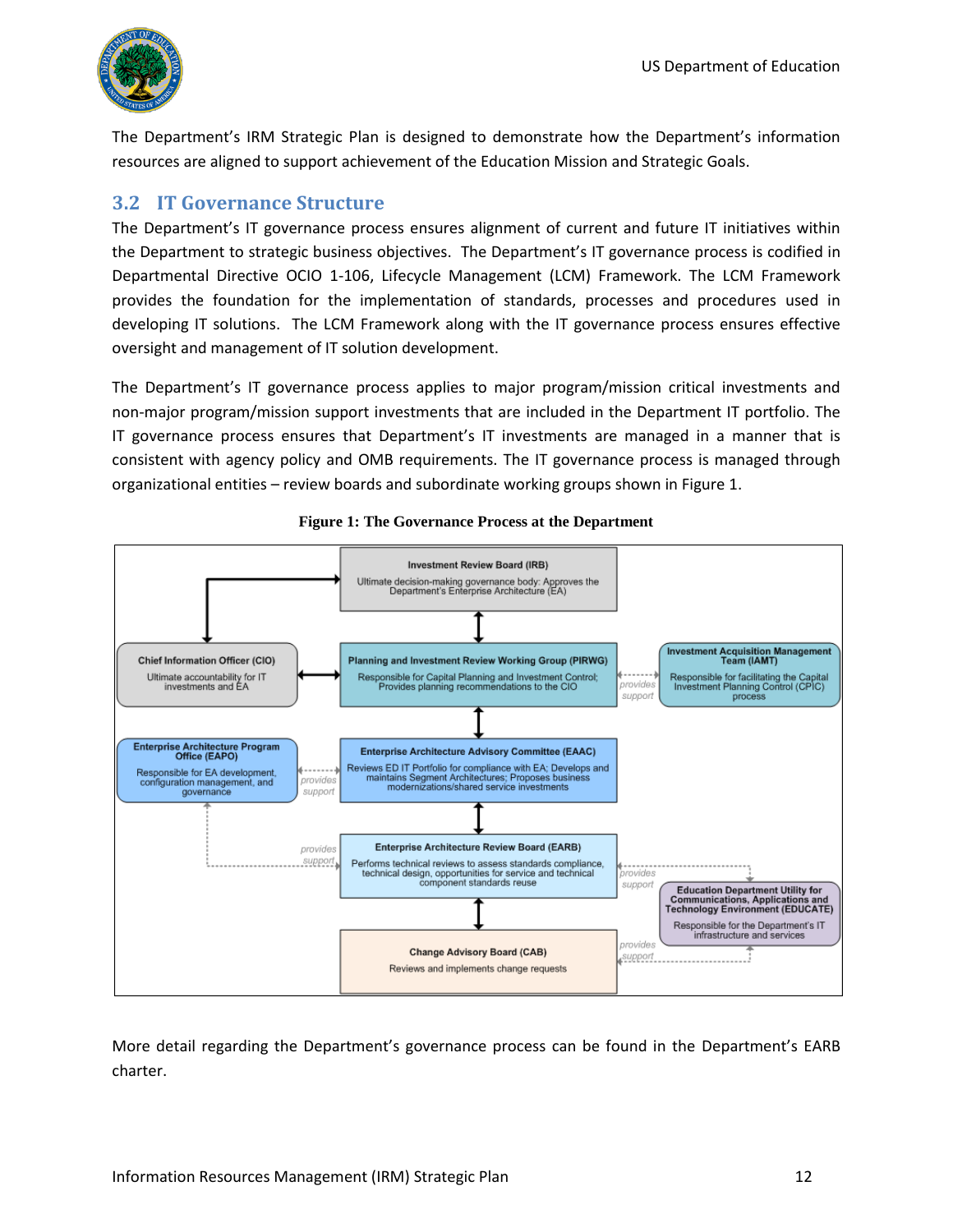

## <span id="page-12-0"></span>**3.3 Program Offices and EA Segment Alignment**

 The Department's enterprise architecture staff has developed a Line of Business (LOB) perspective to describe the various business functions that the agency is engaged in across program and principal offices. The Department's enterprise architecture also identifies the primary business capabilities for each LOB, which drive IT services and investments. Each EA segment architecture describes a Departmental Line of Business.

Figure 2 shows the LOBs in which the Department engages. It provides a visual representation of principal offices and their engagement in Department LOBs.







<span id="page-12-2"></span>**Figure 2 Future State Vision at the Department**

The Department's business processes and IT investments are developed to move the Department away from a stove-piped environment where capabilities are deployed to meet single program office needs, to a cooperative environment, in which common capabilities and services can be employed to meet similar program office needs.

## <span id="page-12-1"></span>**3.4 Segment Architecture**

The Department's enterprise architecture future state business model is established around the 13 segment architectures for the LOBs. Current and future IT investments, which can span multiple program offices, are managed as a portfolio, delivering technical capabilities in support of each segment's needs. For example, while OESE and OPE serve very different education segments, K-12 and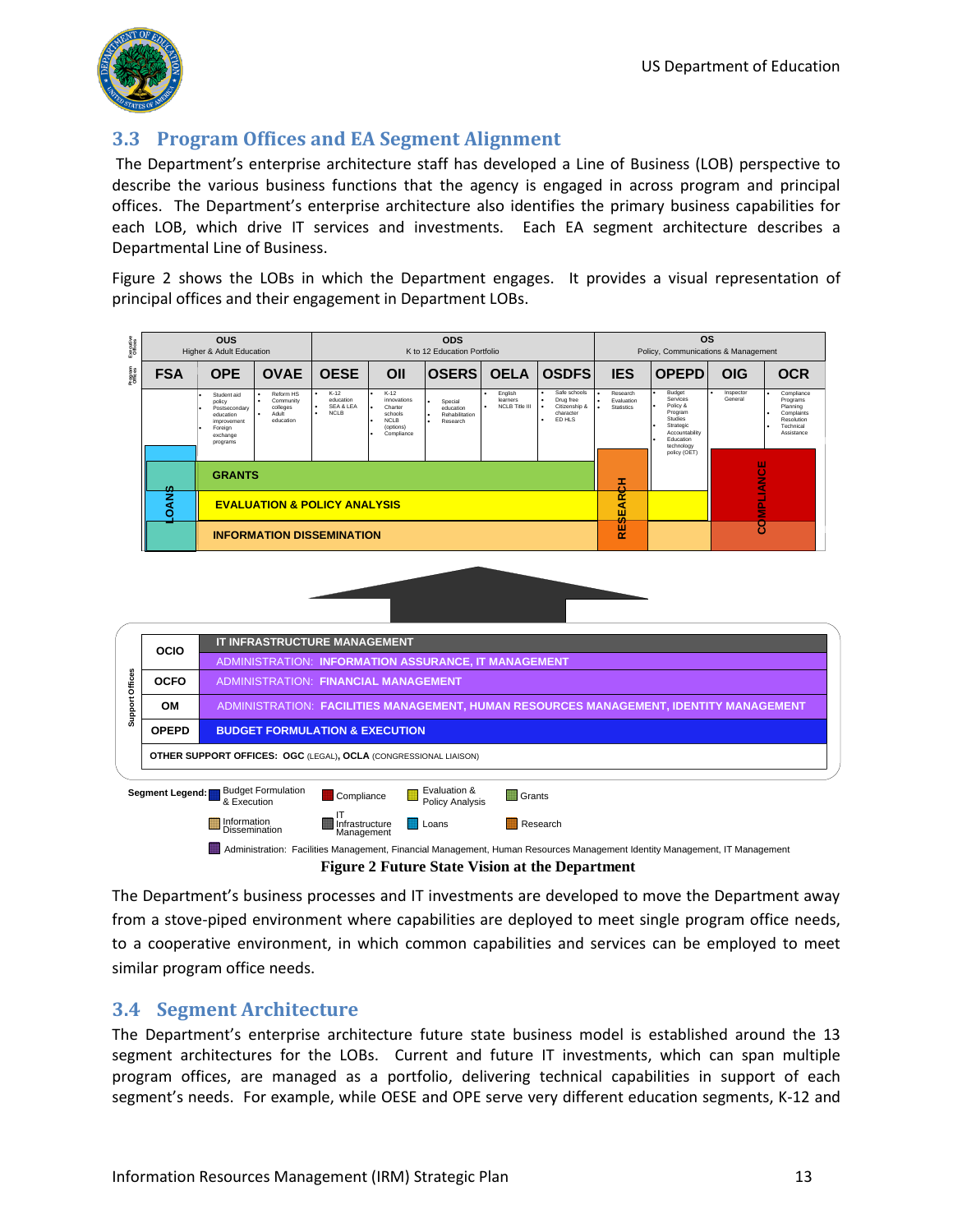

post-secondary education respectively, the segment mode of delivery remains the same: through formula and discretionary grants. The grants mode of delivery of these two offices is very similar in terms of process workflow and system support requirements. By focusing on grants management capabilities across the enterprise, the Department reduces the need for duplicate systems within each program office.

An enterprise view of the grants segment provides the Department with an ability to develop and utilize common business processes and technology for grants management across multiple program offices. The segment architecture approach is expected to improve the Department's performance and cut cost by aligning business processes and investment activities while eliminating unnecessary duplication of processes, investments and technologies.

The process used to define the Department's 13 segments aligns with the Federal Enterprise Architecture (FEA) practice guidance:

> Segment identification applies a variety of internal and external inputs such as the agency mission statement, agency strategic goals and objectives, legislative mandates, common or shared business and information requirements, and crossagency initiatives described in the Federal Transition Framework (FTF). This process organizes and consolidates enterprise assets into logical groups aligned with a common purpose (mission area) or common service, and identifies segments in three categories: core mission areas, business services and enterprise services.

FEA practice guidance identifies three segment categories: Core Mission Areas, Business Services and Enterprise Services. Figure [3](#page-14-1) represents the segments in the Department's enterprise architecture and their related service categories.

**Segment Enterprise Services** Common or shared IT services supporting core mission area and business services. Enterprise services are defined by the agency Service Model and include the applications and service components used to achieve the purpose of the age **kusin** Common or shared business services supporting the core mission areas. Business services are defined by the agency Business Model and include the foundational mechanisms and bank office services sed to aunieve the purpose of the age **Sore <b>Marshall** vervice areas defining the mission or purpose of the agency. The mission areas are defined by the  $\operatorname{mcy}$  B **Loans Grants IT Infrastructure Management Evaluation and Policy Analysis Identity Management Compliance Research Information Dissemination Facilities Management IT Management Budget Formulation and Execution Financial Management Human Resources Management**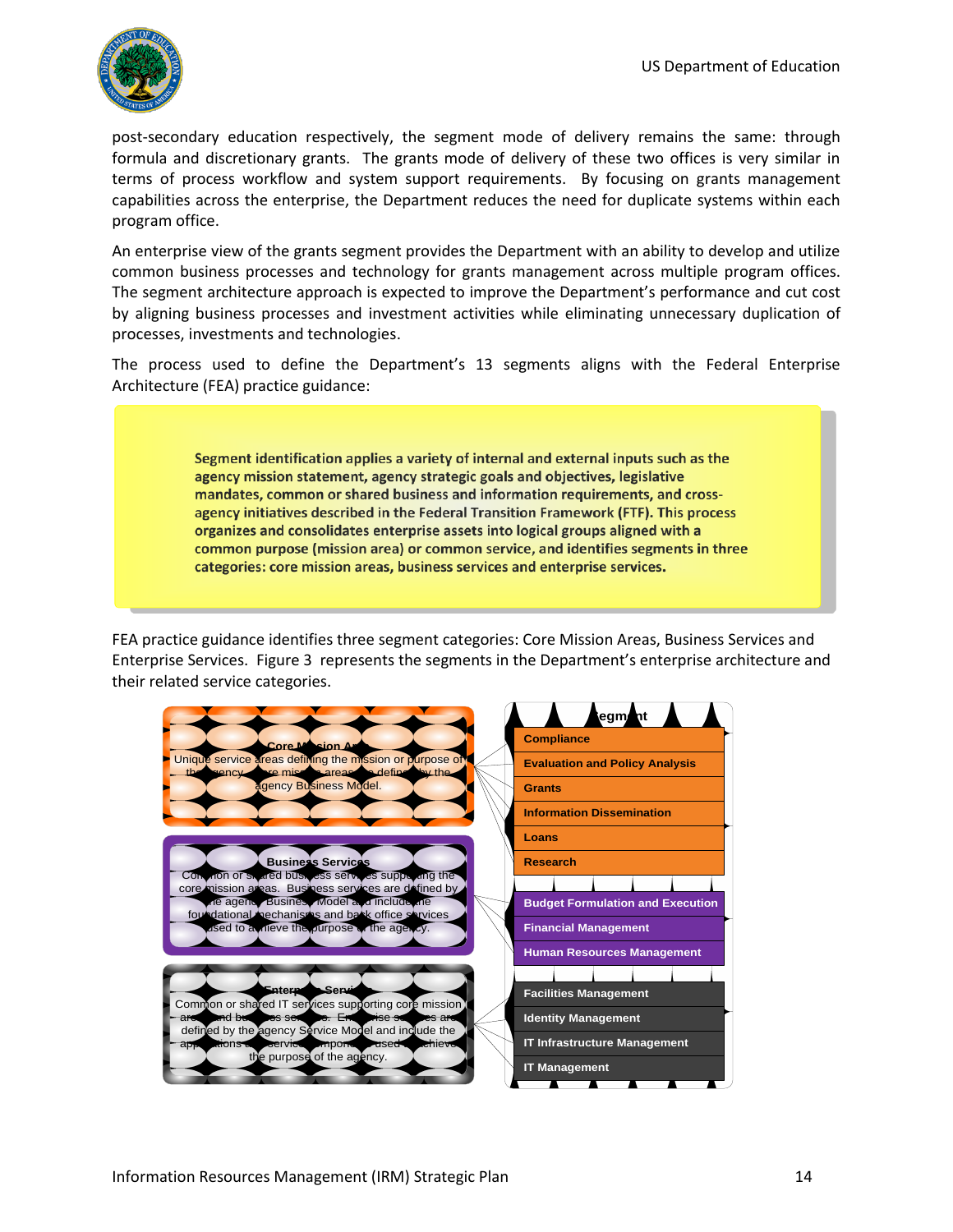

#### <span id="page-14-1"></span>**Figure 3 The Architecture Segments Grouped in their Service Areas**

## <span id="page-14-3"></span><span id="page-14-0"></span>**3.5 Key Business Capabilities**

The Department's EA portfolio analysis identified 18 common enabling services (CES) needed at the Department. CES's are shared service or business function needs that are common to multiple investments and lines of business across the Department – and that can be implemented at an enterprise level rather than in isolated business areas. The 18 CES's identified are listed in Table [3.](#page-14-2)

<span id="page-14-4"></span>

| <b>Service Areas</b>                              | <b>CES</b>                                          | <b>Description</b>                                                                                                                                                               |  |
|---------------------------------------------------|-----------------------------------------------------|----------------------------------------------------------------------------------------------------------------------------------------------------------------------------------|--|
| <b>Performance and</b>                            | Collaboration                                       | Allow people to work together more efficiently by enabling                                                                                                                       |  |
| <b>Productivity Services</b>                      | Management                                          | greater information sharing.                                                                                                                                                     |  |
|                                                   | Work Management                                     | Allow the monitoring of activities within a business process.                                                                                                                    |  |
|                                                   | Case Management                                     | Manage the life cycle of a particular claim or investigation<br>(include creating, routing, tracking, assignment and closing of a<br>case and case handler collaboration).       |  |
|                                                   | Performance<br>Management                           | Measure the effectiveness of an organization and/or its assets.                                                                                                                  |  |
| <b>Knowledge and Data</b><br><b>Services</b>      | Document/Record/<br><b>Content Management</b>       | Control the capture and maintenance of an organization's<br>documents and files.                                                                                                 |  |
|                                                   | <b>Report Management</b>                            | Support the organization of data into useful information.                                                                                                                        |  |
|                                                   | Knowledge<br>Management                             | Support the identification, gathering and transformation of<br>documents,<br>reports and other sources into<br>meaningful<br>information.                                        |  |
|                                                   | Data Management                                     | Usage, processing and general administration of unstructured<br>information.                                                                                                     |  |
| <b>Customer and</b><br>Customer                   |                                                     | Support the retention and delivery of a service or product to an                                                                                                                 |  |
| <b>Interface Services</b>                         | Management                                          | organization's clients.                                                                                                                                                          |  |
|                                                   | <b>Portal Management</b>                            | Allow customers to proactively seek assistance and service from<br>an organization, personalize a user interface, and support the<br>search of specific data from a data source. |  |
|                                                   | <b>Mobility Tools</b>                               | Tools that enable mobile computing.                                                                                                                                              |  |
| <b>Research and</b><br><b>Statistics Services</b> | <b>Statistical and Analysis</b><br>Tools            | Support the examination of business issues, problems and their<br>solutions.                                                                                                     |  |
|                                                   | <b>Survey Design Tools</b>                          | Tools enabling the collection of information from customers.                                                                                                                     |  |
|                                                   | <b>Survey Management</b>                            | Collect useful information from customers.                                                                                                                                       |  |
| <b>IT Services</b><br><b>Infrastructure</b>       | <b>Operations Support</b>                           | Information technology hardware, software and technical<br>support for ongoing operations and maintenance.                                                                       |  |
|                                                   | Network, Storage, and<br><b>Computing Platforms</b> | Hardware and software for networking and storage.                                                                                                                                |  |
|                                                   | Security & Privacy                                  | Tools that support confidentiality, integrity and availability.                                                                                                                  |  |
|                                                   | SOA, Enabling<br>Platforms                          | Service Oriented Architecture (Interoperable Standards).                                                                                                                         |  |
|                                                   | Other                                               | Services needed by your investment that can be considered as<br>an enterprise service candidate.                                                                                 |  |

#### <span id="page-14-2"></span>**Table 3 Common Enterprise Services (CES)**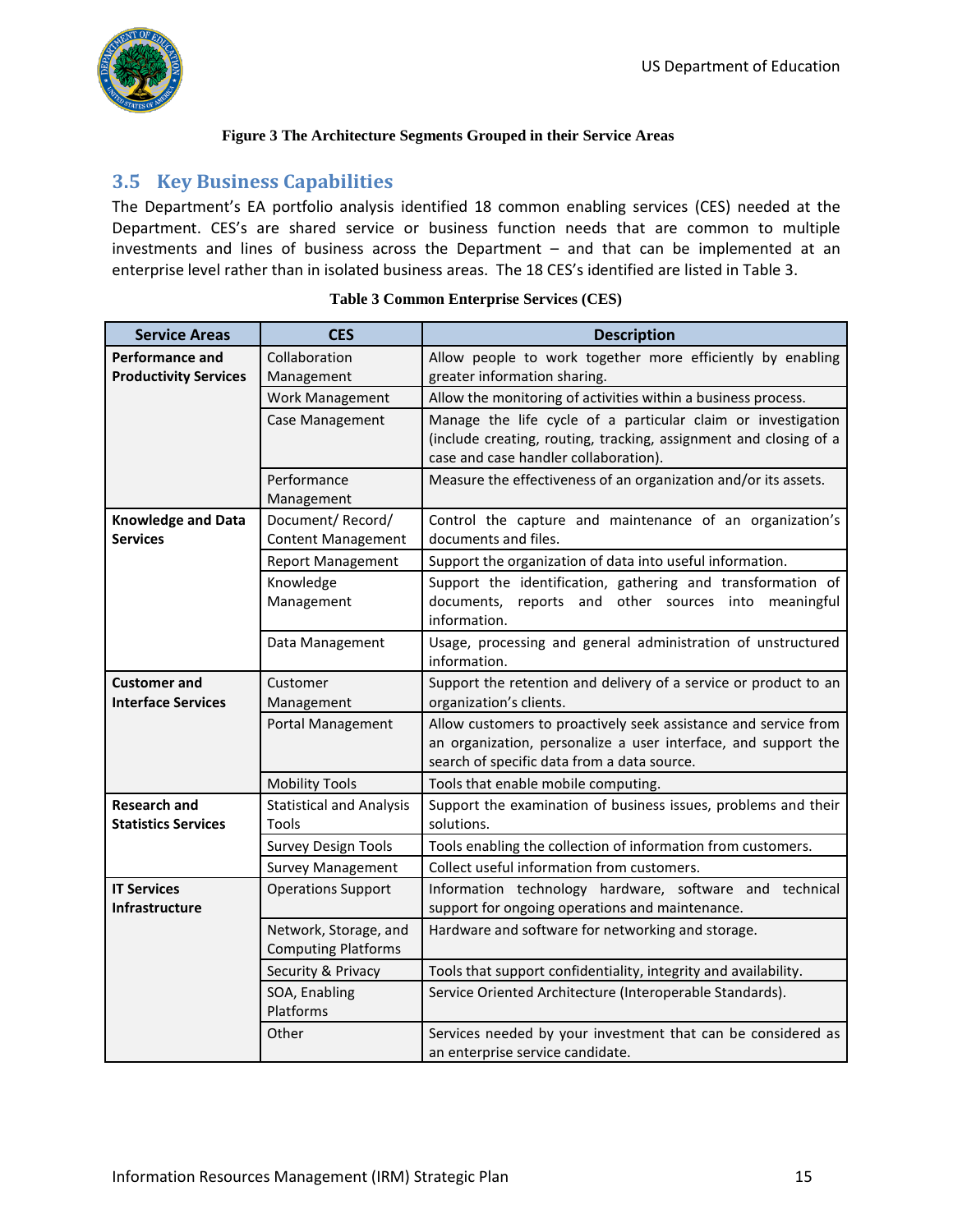

## <span id="page-15-0"></span>**3.6 Government-wide Mandates**

#### <span id="page-15-1"></span>**3.6.1 Open Government Directive**

In the Memorandum on Transparency and Open Government, issued on January 21, 2009, the President instructed the Director of the Office of Management and Budget (OMB) to issue an Open Government Directive. OMB responded to that instruction with memorandum M-10-06 directing executive departments and agencies to take specific actions to implement the principles of transparency, participation, and collaboration set forth in the President's Memorandum. This directive was informed by recommendations from the Federal Chief Technology Officer, who solicited public comment through the White House Open Government Initiative.

This memorandum requires executive departments and agencies to take the following steps toward the goal of creating a more open government:

- 1. Publish Government Information Online
- 2. Improve the Quality of Government Information
- 3. Create and Institutionalize a Culture of Open Government
- 4. Create an Enabling Policy Framework for Open Government

The Department is in compliance with the Open Government Directive and has developed a set of open government goals that will align and will drive us toward greater transparency, collaboration, and participation with our constituents and partners and within the organization itself. These goals are:

- Goal 1: Increase the Department's transparency and accountability.
- Goal 2: Solicit and incorporate more public input into Department operations.
- Goal 3: Increase collaboration and communication with other organizations.
- Goal 4: Create a culture of openness within the Department.

The Department has also identified a senior official to be accountable for the quality and objectivity of, and internal controls over, the Federal spending information publicly disseminated through such public venues as USAspending.gov or other similar websites. Additionally, the Department will work with further OMB instruction, as it is provided, to ensure proper alignment to the directive.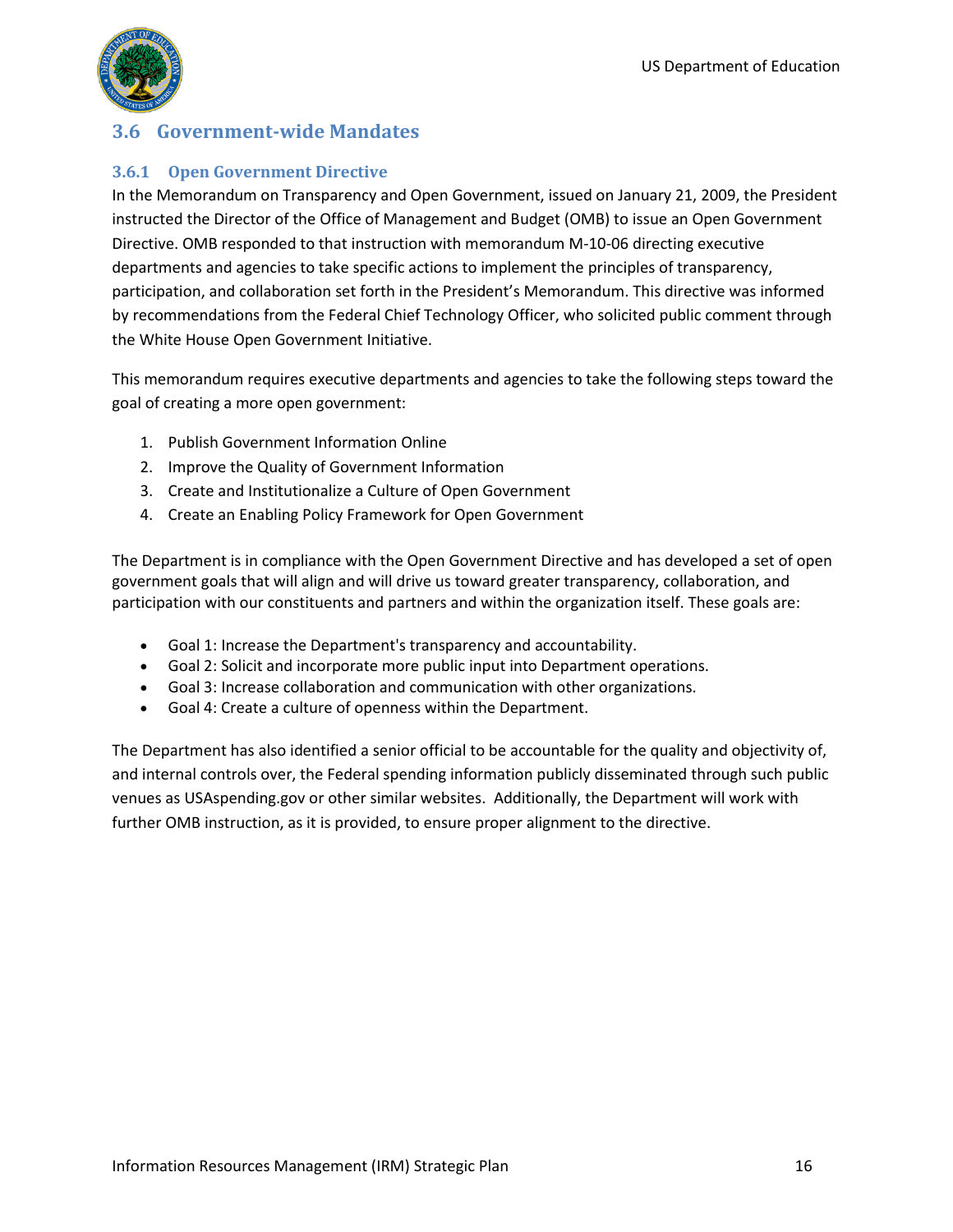

#### <span id="page-16-0"></span>**3.6.2 Cross-Agency Initiatives Alignment**

The Department's EA Program Office (EAPO) will continue to work with all principal offices to align their IT investments to the cross-agency initiatives described in the Federal Transition Framework (FTF) Service Catalog. This alignment will comply with the common structure developed for the organization of cross-agency initiatives.



**Figure 4 Federal Transition Framework (FTF) Catalog Structure** 

<span id="page-16-2"></span>The Department is aligned with the [FTF,](http://www.whitehouse.gov/omb/egov/a-2-EAFTF.html) which encourages agencies to identify opportunities for reuse and collaboration for cross-agency initiatives. The Department is actively working to align relevant programs/initiatives to this Framework through its Enterprise Architecture Program.

The Department is actively using the FTF to:

- Determine the applicability and scope of cross-agency initiatives to the Department.
- Update the Department's EA Program Plan to incorporate tasks to develop or update agency enterprise architecture work products.
- Update the Department's target enterprise architecture to reflect cross-agency initiatives.
- Conduct gap analysis between current and target architecture to identify gaps in the current implementation of cross-agency initiatives.
- Update the Department's EA Transition Strategy to incorporate tasks, activities and milestones to close gaps between current and target architecture.
- The Department has reviewed the recently released Federal Transition Framework by OMB to identify gaps in cross-agency initiatives that are applicable to the mission of the Department. Currently, the Department's target enterprise architecture includes the following cross-agency initiatives and incorporates their business, data, technical service technical, and performance components.

#### <span id="page-16-1"></span>**3.6.3 Internet Protocol Version 6 (IPv6)**

The Department's IPv6 Transition Milestone Plan is mandated by OMB Memorandum M-05-22. This memorandum directed the Department to implement Internet Protocol Version 6 (IPv6) within its network. IPv6 is an enterprise transformation driven by business, environmental, and technology factors, the scope and impact of which extend well beyond the IT organization.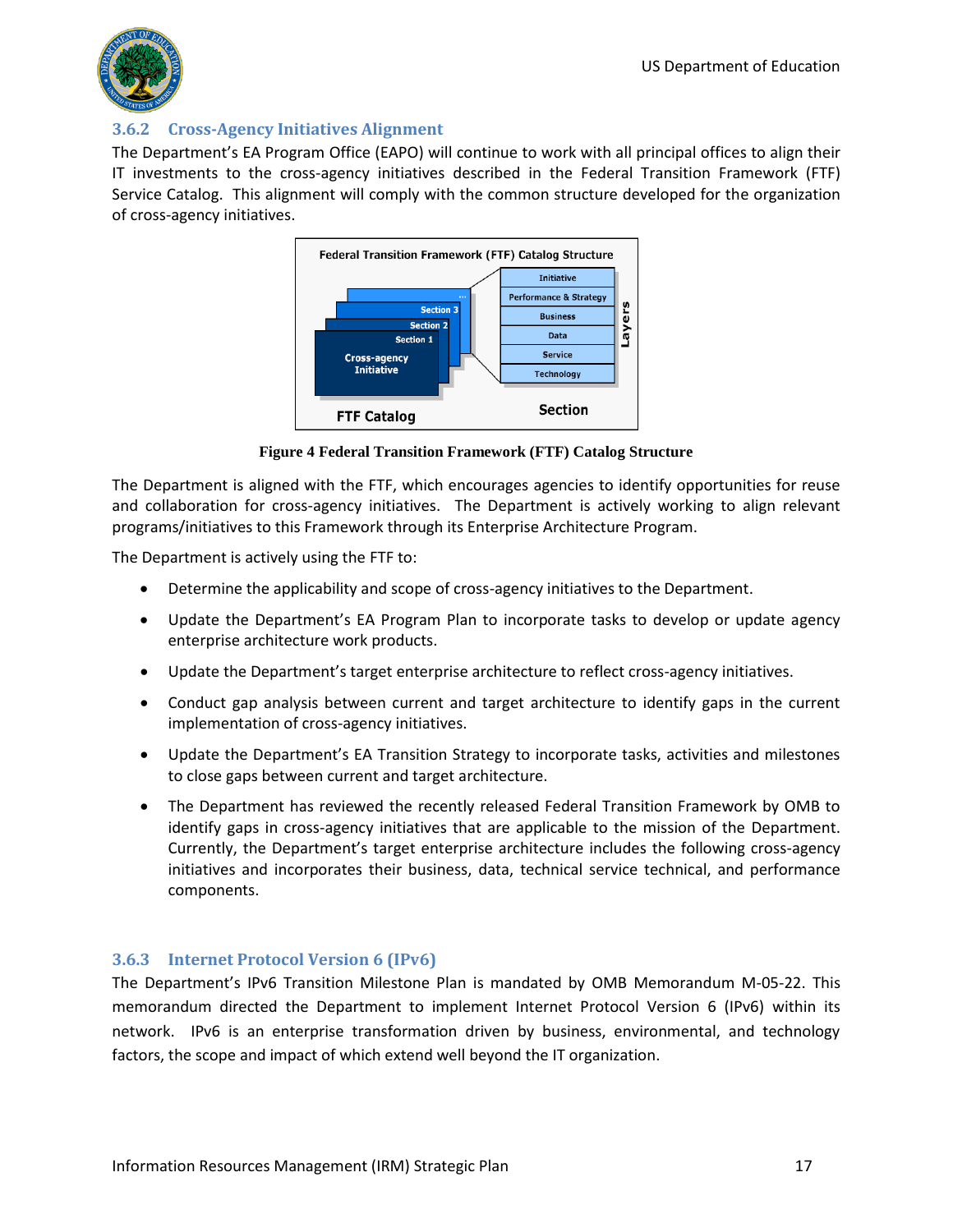

Implementing IPv6 represents a strategic opportunity for the Department to provide improved services with greater efficiency. IPv6 is an enabling technology that can be used to support a number of the Department's business capability requirements, which are aligned with the Department's strategic goals. The Department has established an IPv6 working group to monitor the IPv6 transition activities.

The following table (Table 4) summarizes the key features of IPv6 and the Department business capabilities supported by these features:

<span id="page-17-0"></span>

| <b>IPv6 Feature</b>                                                                                                                                                                                                         | <b>Supported</b><br><b>Business Capabilities Requirements</b>                                       | <b>Description</b>                                                                                 |
|-----------------------------------------------------------------------------------------------------------------------------------------------------------------------------------------------------------------------------|-----------------------------------------------------------------------------------------------------|----------------------------------------------------------------------------------------------------|
| A larger address space<br>IPv6 provides a virtually limitless<br>address space thereby overcoming                                                                                                                           | <b>Information Dissemination</b><br><b>Information Clearinghouse</b>                                | • Data storage management<br>and network facilities                                                |
| limitations of the current IPv4-based<br>infrastructure. The Department has<br>the opportunity to network-enable<br>new types of IT assets, such as remote                                                                  | IT Infrastructure, Identity<br>Management<br>IT business alignment and IT support<br>and governance | • Common enabling services                                                                         |
| sensors, handheld computing devices,<br>mobile phones, and other devices with<br>individual and unique IP addresses.<br>This will enable direct end-to-end<br>IP-enabled<br>connectivity<br>between<br>devices and systems. | <b>Facilities Management</b><br>Facilities and security services                                    | • Efficient, reliable facility<br>services<br>• Safe and secure workplace<br>• Asset tracking      |
|                                                                                                                                                                                                                             | <b>Grants</b><br>Workflow-enabled collaborative<br>grants planning                                  | • Collaborative planning<br>within program offices                                                 |
| More robust mechanisms for                                                                                                                                                                                                  | <b>Grants</b><br>Collaborative review, etc.                                                         | • Location independent<br>reviews                                                                  |
| prioritizing data traffic<br>These mechanisms provide a more<br>reliable infrastructure for bandwidth-<br>applications<br>intensive<br>such<br><b>as</b>                                                                    | <b>Evaluation</b><br>Evidence-based planning                                                        | • Collaboration across<br>programs to define / reuse<br>performance information                    |
| streaming video, voice over IP, near-<br>real time collaboration, and others.                                                                                                                                               | <b>Evaluation</b><br>Consolidated data collection                                                   | • Collaboration tools to<br>enable survey / data<br>collection support to survey<br>participants   |
|                                                                                                                                                                                                                             | <b>IT Infrastructure</b><br>IT business alignment and IT support                                    | • Common enabling services                                                                         |
| Auto-configuration<br><b>Allows</b><br>devices<br>automatically<br>to<br>themselves<br>configure<br>and<br>join<br>networks without requiring centralized                                                                   | and governance<br>Compliance<br>Case management and workflow<br>tracking                            | • Apply mobile tools and<br>case-worker tools to field<br>audits, inspections and<br>investigation |

#### **Table 4 - IPv6 Features and Supported Business Capabilities Requirements**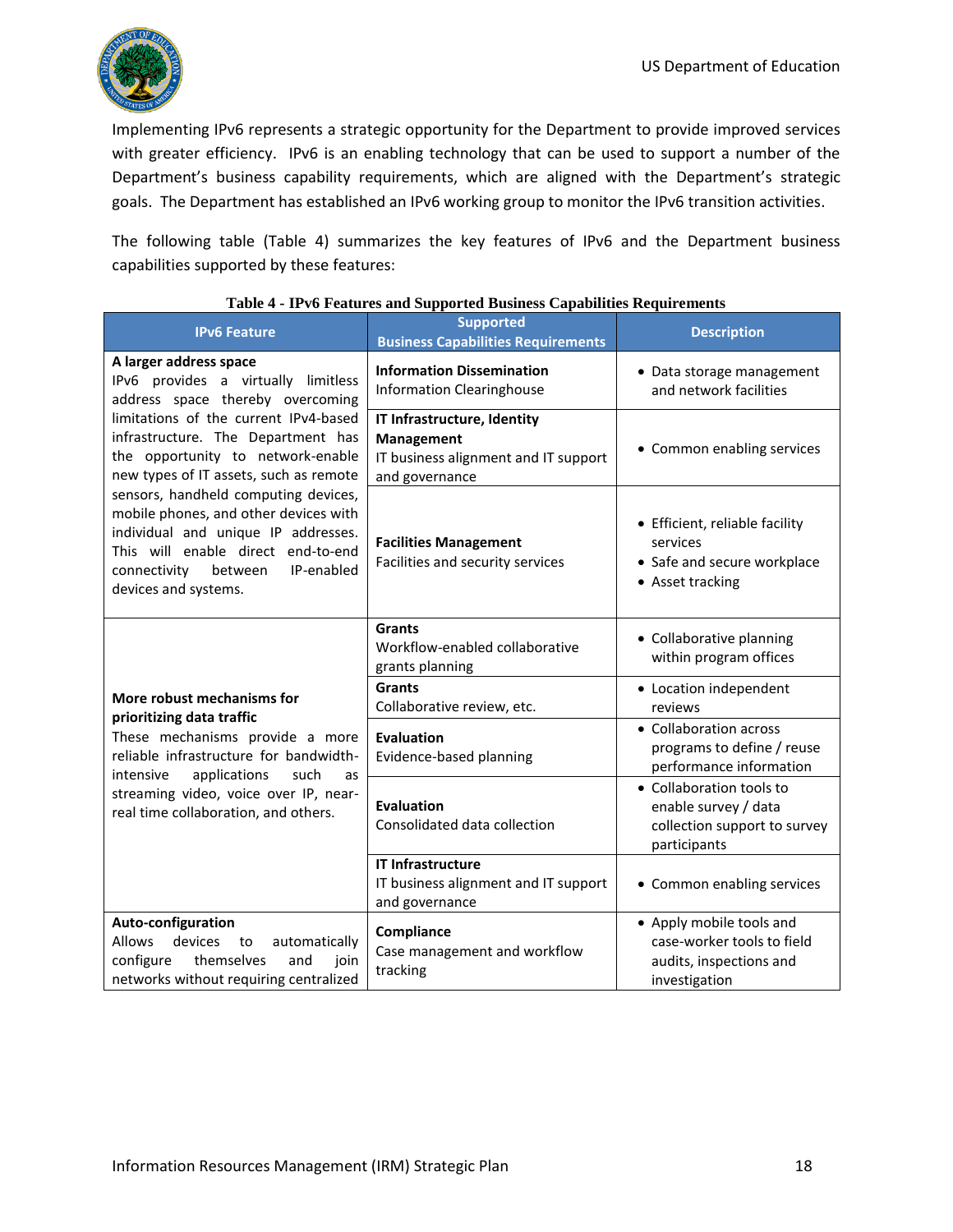

| <b>IPv6 Feature</b>                                                                                                                                                                                                                                                                                                                                                                         | <b>Supported</b><br><b>Business Capabilities Requirements</b>                                              | <b>Description</b>                                                                                        |
|---------------------------------------------------------------------------------------------------------------------------------------------------------------------------------------------------------------------------------------------------------------------------------------------------------------------------------------------------------------------------------------------|------------------------------------------------------------------------------------------------------------|-----------------------------------------------------------------------------------------------------------|
| Mobility<br>servers to manage them.<br>support built into IPv6 will enable<br>devices to remain connected even<br>while roaming across great physical<br>distances and multiple networks.<br>These capabilities will enable flexible,<br>decentralized, "plug and<br>play"<br>networking that will<br>decrease<br>administration<br>requirements<br>and<br>provide continuous connectivity. | IT Infrastructure, Identity<br><b>Management</b><br>IT business alignment and IT support<br>and governance | • Common enabling services                                                                                |
| <b>End-to-end security</b>                                                                                                                                                                                                                                                                                                                                                                  | <b>Evaluation</b><br>Consolidated data collection                                                          | • Secure, multi-channel data<br>exchange between the<br>Department and data<br>sources (web, paper, etc.) |
| IPv6 incorporates (and requires) end-<br>to-end security for all IP traffic directly<br>within the network layer, simplifying<br>and strengthening network security.                                                                                                                                                                                                                        | Research<br>Comprehensive data collection,<br>sharing and analysis                                         | • Data exchange between the<br>Department and data<br>sources through multiple<br>secure channels         |
|                                                                                                                                                                                                                                                                                                                                                                                             | IT Infrastructure, Identity<br>Management<br>IT business alignment and IT support<br>and governance        | • Common enabling services                                                                                |

### <span id="page-18-0"></span>**3.6.4 Identity Management**

As more and more Internet-based online services are being provided to customers, there is increasing proliferation of electronic identity credentials, i.e., user ids and passwords, which results in customer inconvenience (multiple user IDs and passwords), poor security (repeated use of same password), and higher identity management costs (lost password).

Identity management provides the capability for the Department's customers to use identity credentials other than those currently provided by the Department of Education, such as those from the top five identity providers: (1) banks, (2) universities, (3) Internet service providers, (4) merchants, and (5) employers. The federal government is moving toward the idea of sharing credentials across multiple agencies and allowing citizens to use non-government credentials to conduct business with the government online. The Department has been a participant in the identity management initiative, part of the President's Management Council's E-Government agenda.

The Department's approach to implementing identity management is to build a solid infrastructure that supports shared authentication services across multiple applications. The first building block is the Security Architecture infrastructure that includes identity and access management (IBM Tivoli Access Manager and Identity Manager suite of products). The Security Architecture provides tools, technologies, and policies for identity and access management across the Department. The goal is to provide consistent access control, authorization and auditing for applications that integrate with this infrastructure. Once the Security Architecture is developed and deployed, the Identity Management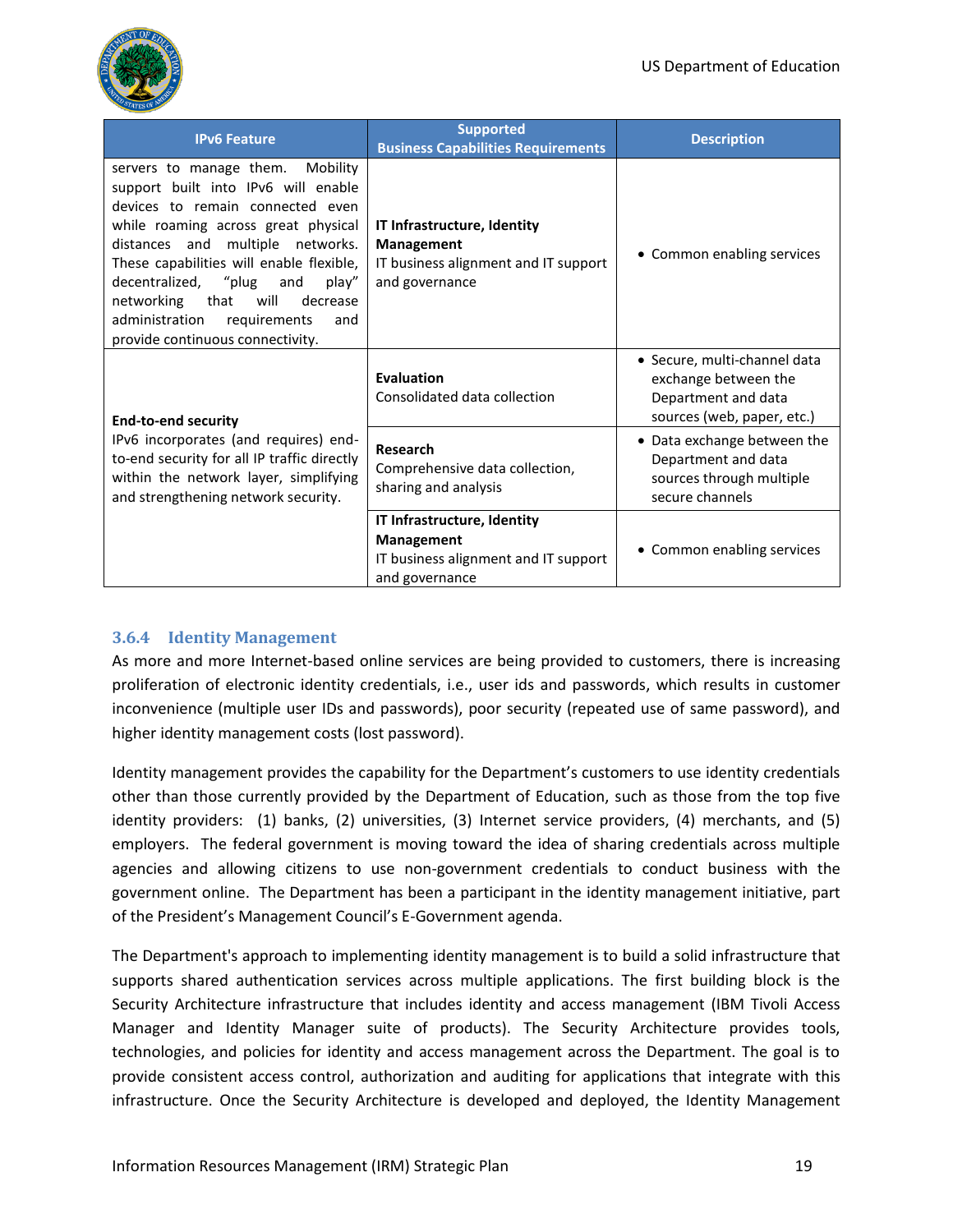

infrastructure can be layered on top of it and deployed to any application already in the *Security Architecture*.

### <span id="page-19-0"></span>**3.6.5 Department ID and Access Control Implementation**

The Department's Office of Management, Security Services entered into an agreement and MOU with the Federal Protective Services (FPS) to conduct a threat assessment of all Department facilities nationwide. The outcome of the assessment addressed numerous vulnerabilities. The one vulnerability that was consistent across the majority of the Department's facilities was Department ID and Access Control. The ID and Access Control vulnerability was created because Department did not have a consistent approach for managing the vetting and credentialing of individuals requiring access to ED information systems and facilities. The Security Office immediately began researching ID card and Access Control systems based on the level of protection, cost to the government, and the ability to network and control input from a central location. The Department selected DSX security systems based on an alternatives analysis. Currently the Department has the DSX security systems (ID Card and Access Control systems) installed in and used by employees and contractors in headquarters and regional locations. All of these systems are networked to form one system. DSX security systems provide complete access control and alarm monitoring for sites, including:

- Access Control
- Security
- Point Monitoring
- Elevator Control
- Photo ID Badges
- Guard Tour
- Key Tracking
- Image Recall with Historic and User Accountability Reporting
- Live CCTV display/control
- Interface with Paging, CCTV, Parking, Central Station Automated Alarm Systems, HVAC, and Elevator Control Systems

The Department maintains facilities as either privately leased, GSA owned, or GSA leased facilities, all of which have staggered lease renewal dates. As facility leases expire, the determination of whether to relocate or to extend the present lease will be determined. Security systems for all locations must be 100% compatible with the existing systems for proper monitoring and access control.

On August 27, 2004, the President signed HSPD-12 "Policy for a Common Identification Standard for Federal Employees and Contractors." HSPD-12 will impact the Department because it has to implement the mandatory, government-wide standard for secure and reliable forms of identification for Federal employees and contractors. The standard has been issued by the Department of Commerce – the Federal Information Processing Standard 201 (FIPS 201). Table 5 shows the Department's HSPD-12 implementation milestones: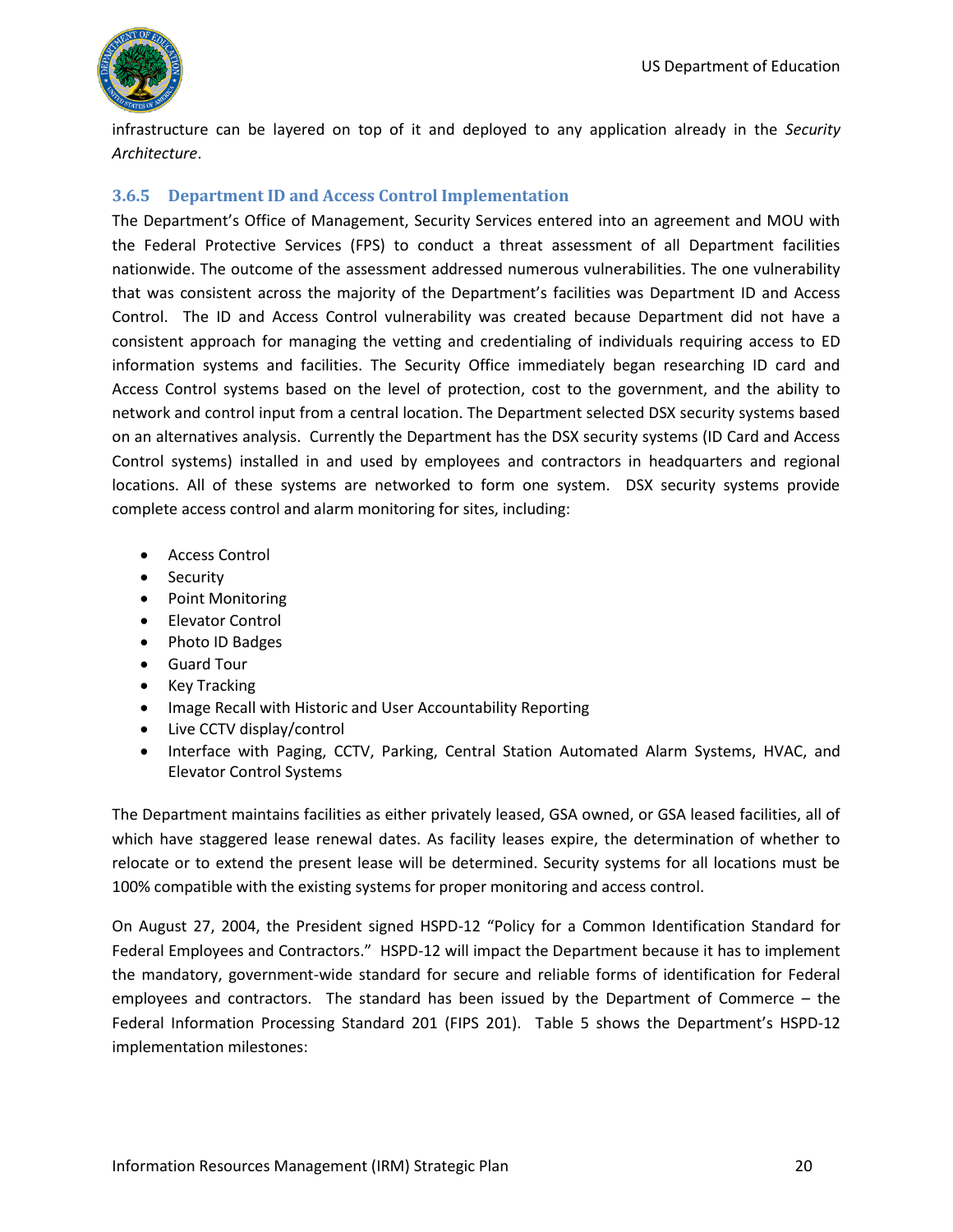

#### **Table 5 HSPD-12 Implementation Milestones**

<span id="page-20-2"></span><span id="page-20-0"></span>

| <b>Date</b> | <b>Implementation Milestones</b>                                                                                                                     |
|-------------|------------------------------------------------------------------------------------------------------------------------------------------------------|
| 06/27/2005  | Implementation plans submitted to OMB                                                                                                                |
| 08/26/2005  | Identify federally controlled facilities, information systems, and other Federal applications that are                                               |
|             | important for security and for which use of the FIPS 201standard in circumstances not covered by                                                     |
|             | HSPD-12 directive                                                                                                                                    |
| 10/27/2005  | Comply with FIPS 201, Part 1                                                                                                                         |
|             | • Adopt and accredit a registration process                                                                                                          |
|             | . Initiate the National Agency Check with Written Inquiries (NACI) or other suitable national<br>security investigation prior to credential issuance |
|             | • Include FIPS 201 implementation language in applicable new contracts                                                                               |
|             | . Develop a plan for current employees / contractors and begin the required background<br>investigation                                              |
| 10/27/2006  | Begin compliance with FIPS 201, Part 2                                                                                                               |
|             | • Deploy products and operational systems to issue and require the use of identify credentials for                                                   |
|             | all new employees and contractors                                                                                                                    |
|             | • Implement the technical requirements of the FIPS 201                                                                                               |
|             | • Risk based facility access                                                                                                                         |
|             | • Use of digital certificates                                                                                                                        |
| 10/27/2007  | Verify and/or complete background investigation for all current employees and contractors                                                            |
| 10/28/2008  | Complete background investigations for all employees employed over 15 years                                                                          |
| 1/15/2009   | Issue personal identification verification (PIV) Cards to ED employees                                                                               |
| 6/15/2009   | Conduct PIV card pilot for physical access                                                                                                           |
| 10/15/2009  | Install logical access control infrastructure                                                                                                        |
|             |                                                                                                                                                      |
| 1/15/2010   | Conduct PIV card pilot for logical access                                                                                                            |
| 3/15/2010   | Production use of PIV card for physical and logical access                                                                                           |
| $6/2010 -$  | Continue to enhance physical and logical access controls                                                                                             |
| 6/2011      | PIV LAC Full Deployment 4Q 2010                                                                                                                      |
|             | G5 Proof of Concept 1Q 2011                                                                                                                          |
|             | PIV MAC 4Q 2010 (deferred to FY2011)                                                                                                                 |

## **4 Goal Two: Shared Technology Capabilities**

## <span id="page-20-1"></span>**4.1 Current Infrastructure**

OCIO's role is to provide a stable technology infrastructure to support the business requirements of the Department. Current IT services offered by OCIO focus primarily on the deployment, operations, and maintenance of the technical infrastructure.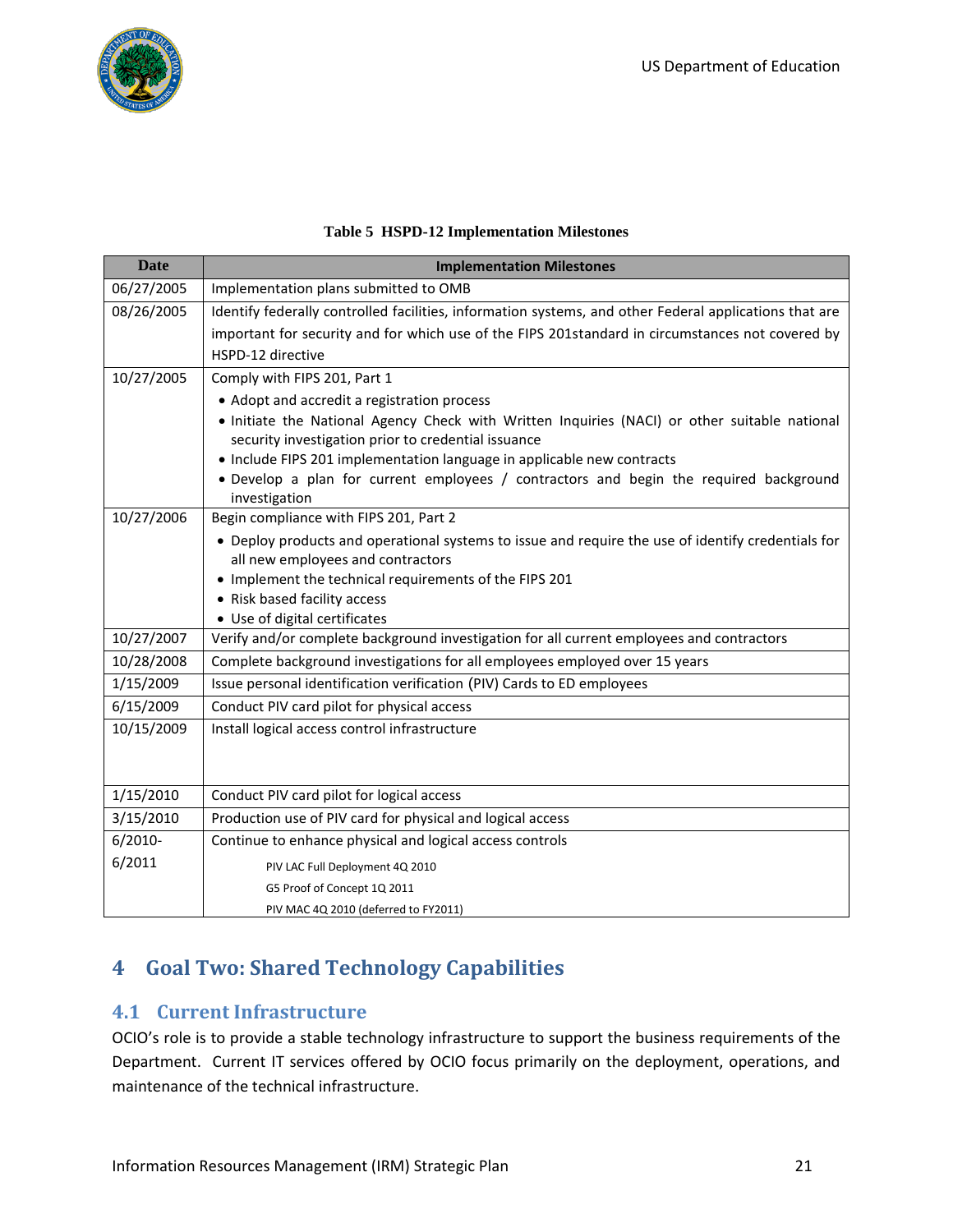

Traditionally, the Department's focus has been on transaction-based systems. Moving forward, the Department's technology needs are focused in the areas of collaboration and decision support systems.

Many of the Department's business functions and staff are involved in the gathering and analysis of data and related decision-making (referred to as "knowledge worker" activities) to perform:

- Planning and policy-making
- Performance evaluation
- Information dissemination
- Compliance
- Research

These activities are mostly supported today by simple desktop tools, such as Microsoft Office, and a variety of individual applications, personal databases and spreadsheets. Many program offices have sought support from OCIO to provide more comprehensive knowledge worker capabilities. In the past, OCIO was not equipped or funded to provide much beyond Microsoft Office and occasional prototype software, such as e-Rooms for collaboration.

As a result, many program offices sought software packages and tools or custom designed practices to support their knowledge worker needs. Today there are a wide variety of software products owned by the Department as a result of program office attempts to acquire knowledge worker solutions. This diversity has led to the following challenges:

- Few of these software products are shared widely across the Department. Instead, the Department often finds itself with many separate individual products to support the same knowledge worker activity used by individual program offices (or their contractors).
- Most products are stand-alone and do not integrate easily with each other.
- The unique solutions using stand-alone products result in knowledge islands in each program office, thereby inhibiting the sharing of information across office boundaries.
- Other products remain unused, as priorities or practices have changed since individual program offices acquired the specific tools.

Often, an individual office will have established a best practice in performing a knowledge worker function (e.g., statistical analysis) but such best practices are not shared across program offices.

### <span id="page-21-0"></span>**4.2 Future Shared Services**

OCIO's role will evolve to provide a broader set of common services to the Department. This future direction will position the OCIO to become a provider of enterprise common services beyond basic technical infrastructure support. These common services fall into two areas:

Centrally supported technology services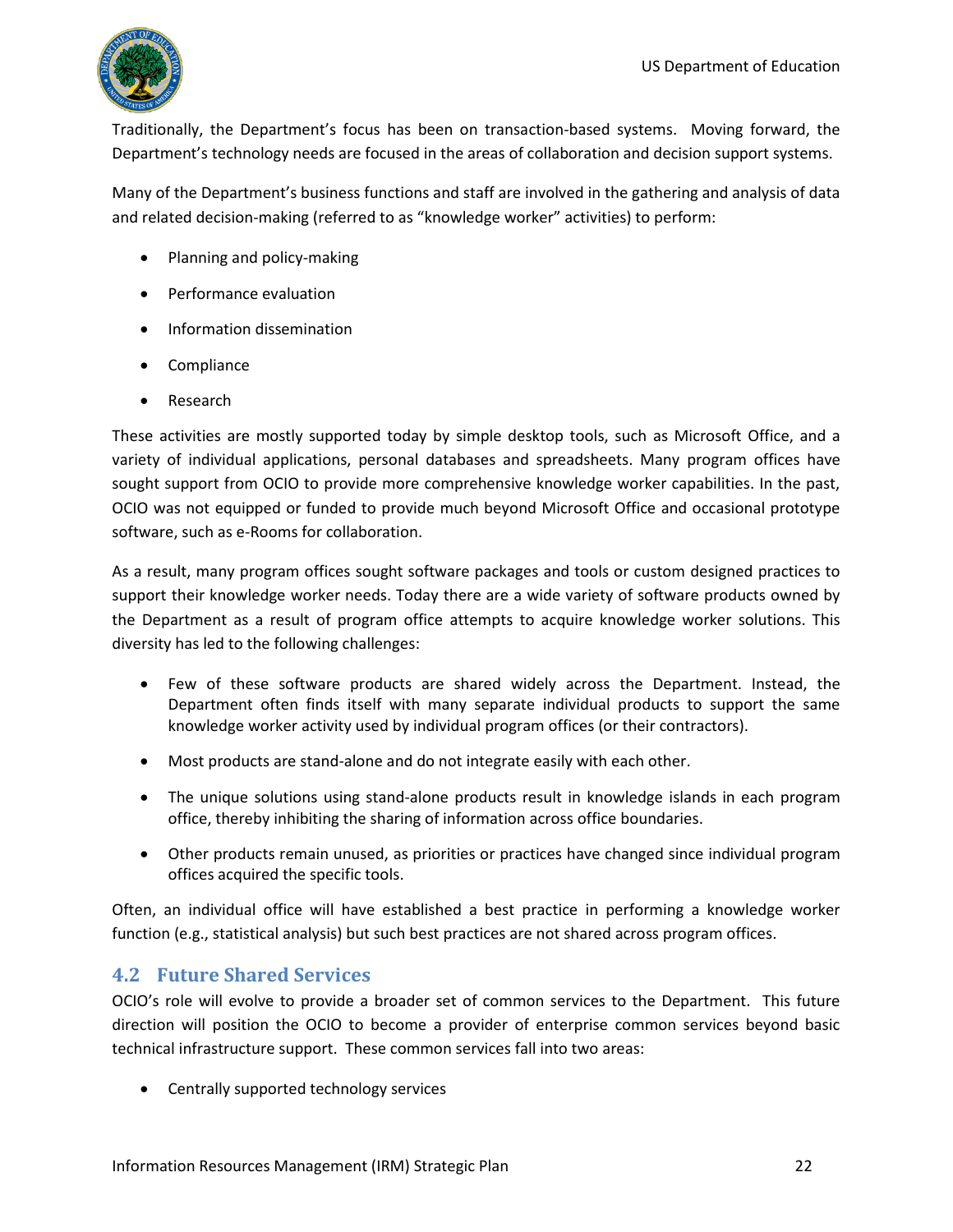

#### Enhanced infrastructure services

OCIO continues to develop a clear design for what the enhanced set of service offerings will be, how these new services will be deployed, supported, and governed. What follows is the Department's current thinking around what IT shared services will be offered, based on the business needs, and what are the management challenges that OCIO will need to address during the year in order to provide these services in an effective and efficient manner.

#### <span id="page-22-0"></span>**4.2.1 Centrally Supported Technology Services**

Three broad categories of IT services are being considered as additional shared services that OCIO will offer to the business customers across the Department. The three areas include:

- IT planning and design services
- IT solution development and deployment services
- End-user IT support services

IT planning and design services will focus on services that support the program offices in effectively aligning their business priorities with enabling IT capabilities to further both the POC and the Department's overall mission. These services could include:

- Program office IT planning services in support of multi-year IT investment and project plans that provide the maximum benefits of available IT resources to the offices. These services could include future state IT visions for POCs, future state concept of operations that identify the role of technical capabilities in the processing of the business unit mission, and the development of transition strategies and project portfolios that leverage existing and new IT components.
- Solutions architecture and design services including the definition, description, and high level requirements for discrete IT projects and/or the application of common enabling services (e.g., workflow and collaboration tools) to solve specific business needs

IT solution development and deployment services include a full range of services for applying technical capabilities to solve office business needs. These services are envisioned to involve custom application development services, package installation and deployment services, or individual subject matter expertise to support program office development teams (e.g., project management, acquisition guidance/support). These services could include:

- Applications development, enhancement and deployment services (e.g., web applications and decision support applications development)
- Commercial off the shelf (COTS) software package identification, selection, installation, and support
- IT solutions project management and acquisition support services

The selection and deployment of these services will require OCIO to engage in the following activities to provide IT solution development and deployment services: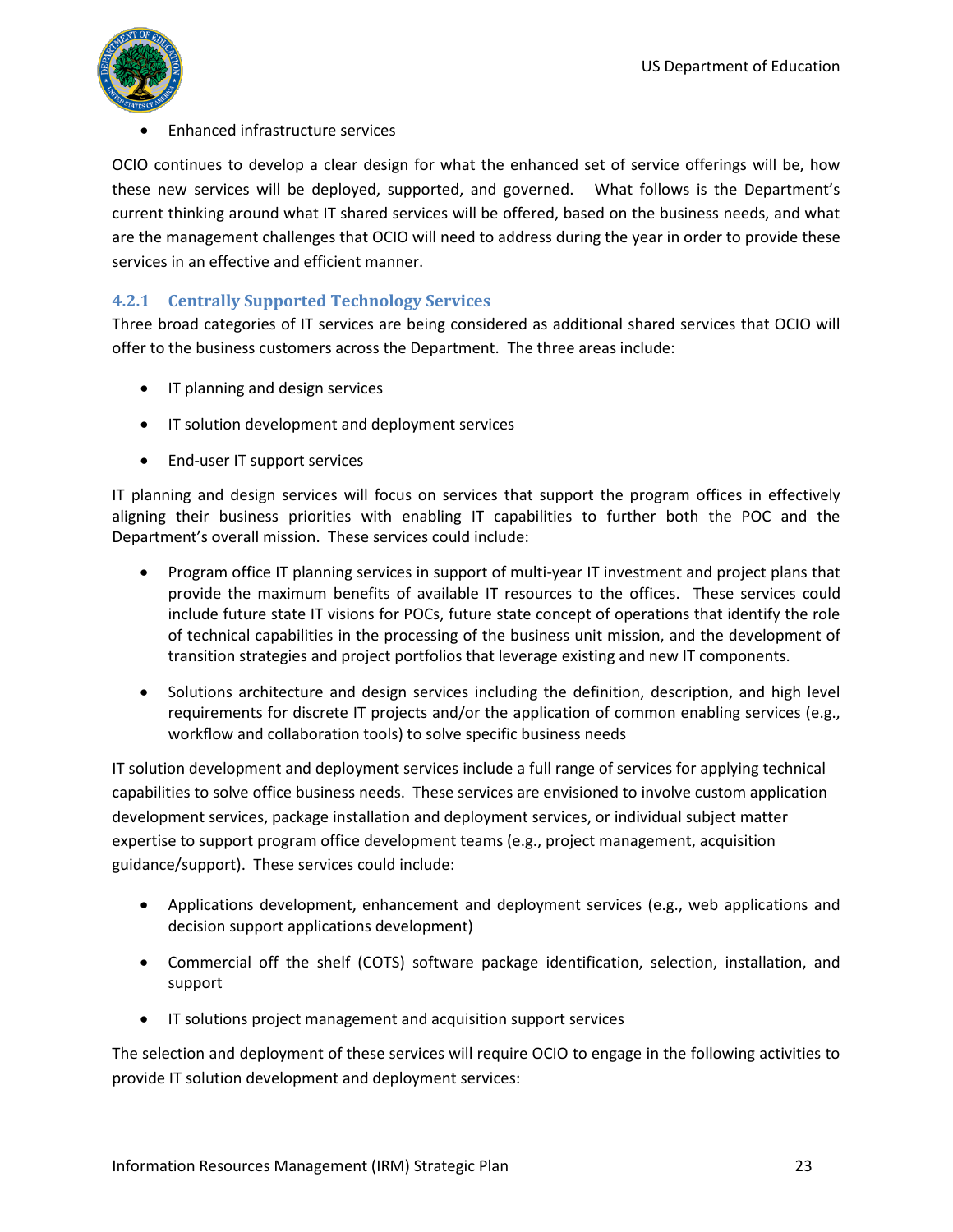

- Development of detailed plans and product recommendations for various types of CES
- Support to program offices to define relevant knowledge work requirements that will be optimally fulfilled by the CES
- Acquisition, deployment, and operations of COTS products on the infrastructure to provide CES
- Development of common enterprise-wide solutions or custom-developed solutions for individual program offices
- On-going training, configuration support, help desk and related customer service top program office users to maintain or adjust usage of CES

End-user support services would be provided as a shared service to the Department to fill a key gap in the current IT support model at the Department. The future direction for IT at the Department is heavily focused on data access and analytical activities in support of the Department's mission. With the exception of small pockets within certain organizations, the Department has little expertise in supporting its end users in these areas. As the Department moves toward the application of enterprise data stores, enhanced analytical tools for end users, and the rollout of common enabling infrastructure tools to its knowledge workers, these same knowledge workers will require support to effectively apply these new capabilities to their day-to-day efforts. A set of shared services will be provided to deliver this support to the end users and could include the following:

- End user data access, query and reporting support services, including Executive Dashboard support services, to ensure the users understand the data available to them, how to access that data, and how best to manipulate the data in performing sophisticated analyses
- Technology/solutions training and support services for end users so the users can effectively use the new capabilities and derive value from these investments
- Enterprise application operations and end user support services (e.g., EDEN and Enterprise Data Warehouse application support) involve the basic support for shared applications – efficiently delivered as a shared service. Applications that are shared across an organization require support that is also shared

#### <span id="page-23-0"></span>**4.2.2 Enhanced Infrastructure Services**

In the future, OCIO will be in a better position to support program office knowledge worker support needs by developing, deploying, and supporting a set of application services that align with the business needs of the Department's knowledge workers. The Enterprise Architecture Program Office has identified five major and 18 subordinate knowledge worker support areas that are relevant in supporting the Department's knowledge worker activities: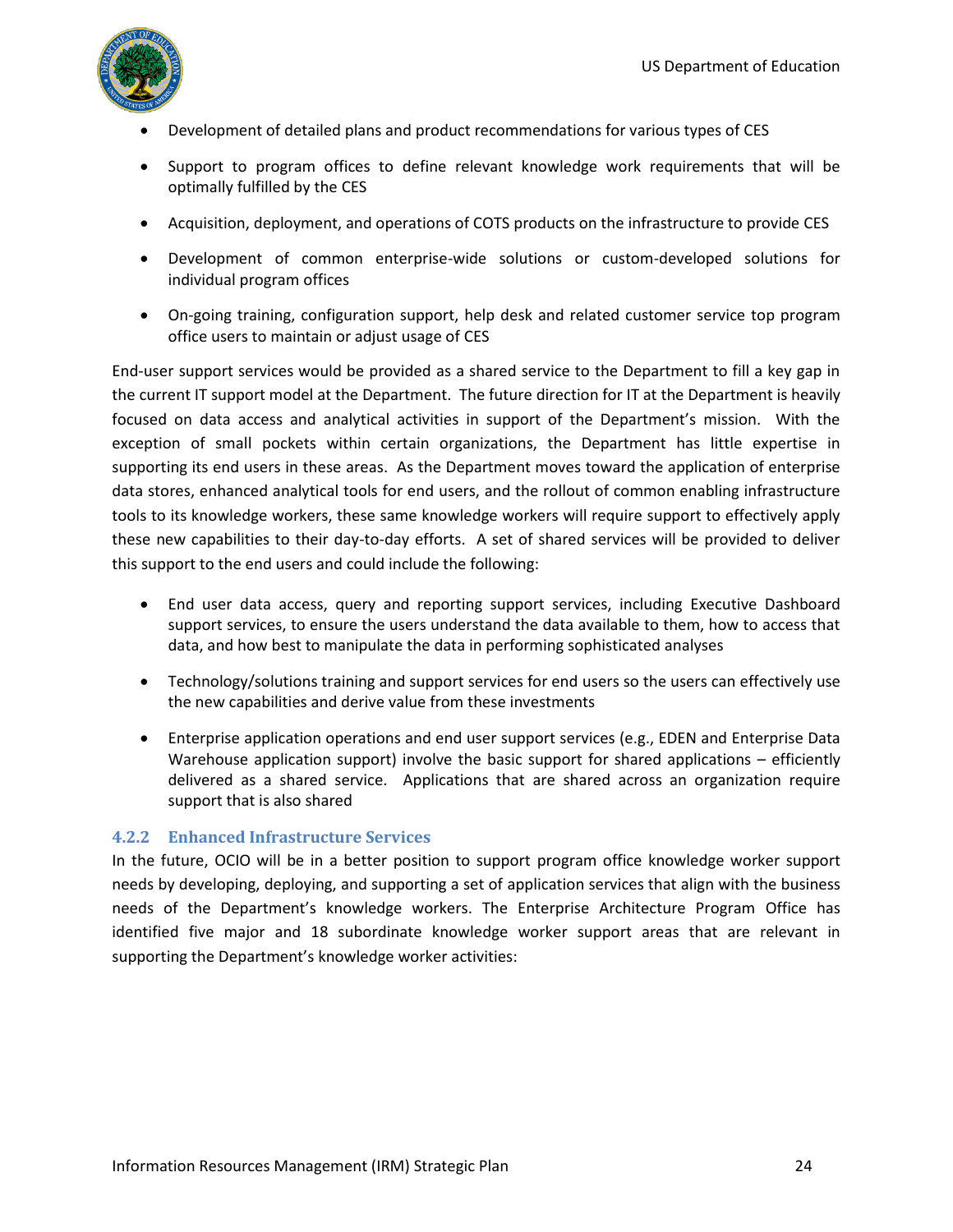

| <b>Shared Technical Services</b>        | <b>Common Applications</b>                   |
|-----------------------------------------|----------------------------------------------|
| Performance and Productivity Services   | <b>Collaboration Tools</b>                   |
|                                         | Work Management                              |
|                                         | Case Management                              |
|                                         | Performance Management                       |
| Knowledge and Data Services             | Document Management                          |
|                                         | <b>Report Management</b>                     |
|                                         | Knowledge Management                         |
|                                         | Data Mart / Data Warehouse Tools             |
| <b>Customer and Interface Services</b>  | <b>Customer Management</b>                   |
|                                         | Portal Management                            |
|                                         | <b>Mobility Tools</b>                        |
| <b>Research and Statistics Services</b> | <b>Statistical and Analytical Tools</b><br>٠ |
|                                         | <b>Survey Design Tools</b>                   |
|                                         | Survey Management (data collection)          |
| <b>IT Services Infrastructure</b>       | <b>Operations Support</b><br>٠               |
|                                         | Network, Storage and Computing Platforms     |
|                                         | Security & Privacy                           |
|                                         | <b>SOA-Enabling Platforms</b>                |

**Table 6 Department of Education Shared Application Services** 

<span id="page-24-0"></span>Appropriate solutions will be recommended over time to support program office needs. These recommended solutions are often owned by one part of the Department and could be shared with others. Preferred solutions would also be interoperable – that is, information gathered and analyzed under one tool would be readily available to all other parts of the knowledge worker tool suite just as tables or pictures produced in Word can be accessed or pasted into other Microsoft Office products, such as Power Point.

Deployments of these enhanced infrastructure services will provide direct benefits to the end users:

- Improved knowledge worker performance and quality as best practices and related tools are used more widely throughout the Department
- Improved knowledge worker efficiency as interoperable tools reduce staff needs to perform extra work to link data and work products across independent tools or products
- Reduced software license and support costs as redundant tools are replaced over time by common solutions and reduced program office burden as staff no longer need to explore, test, select and deploy tools on their own

This future state architecture emphasizes the delivery of solutions through a combination of sharable components rather than through stand-alone systems. On a longer-term basis, these solutions will be incorporated into new or enhanced versions of current systems as the Department moves to the future state architecture.

The selection and deployment of such enhanced infrastructure services will require OCIO activities in four areas:

Development of detailed plans and product recommendations for the various types of CES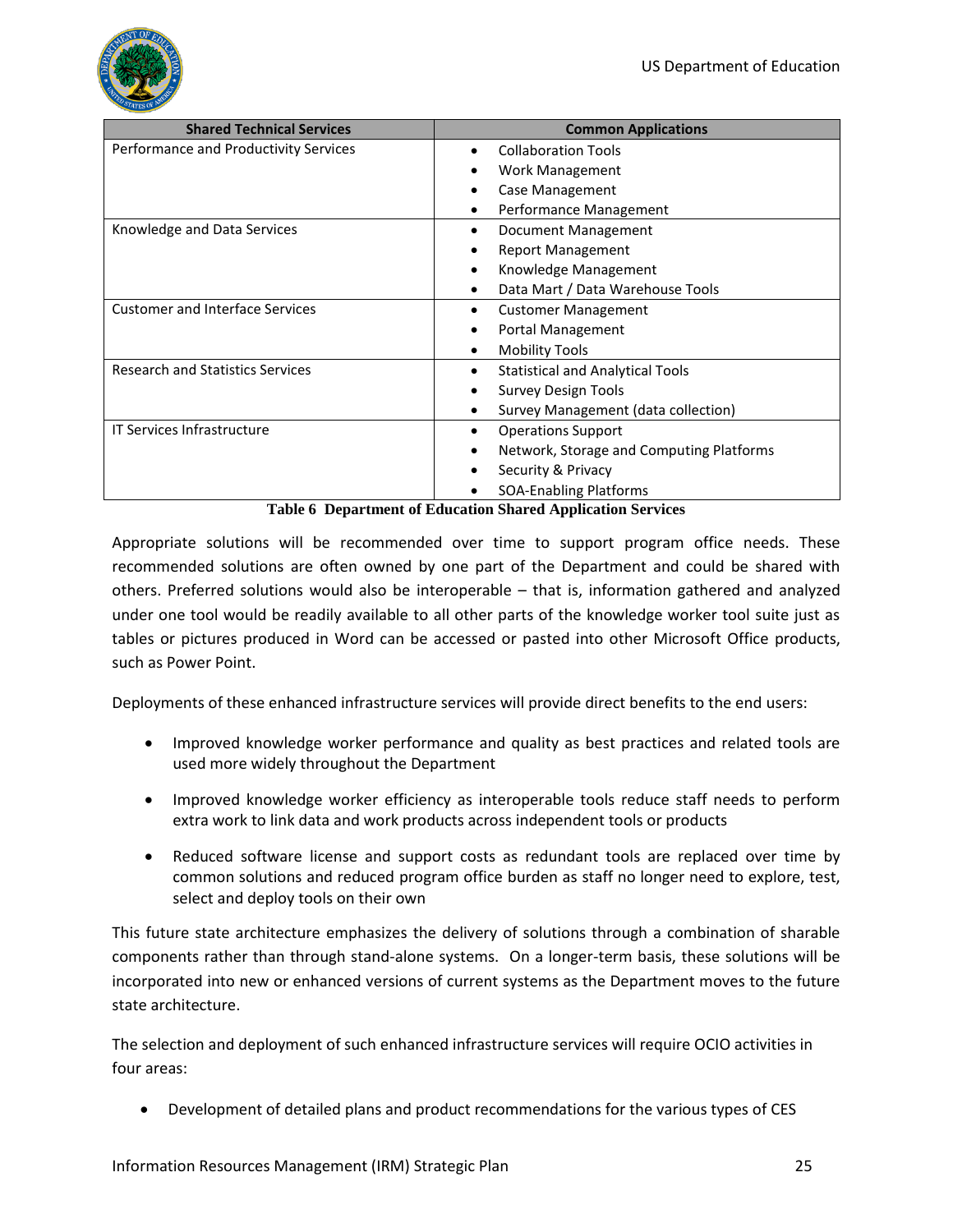

- OCIO support to program offices to define relevant knowledge worker requirements and identify the best way to support such needs through available CES
- Acquisition, deployment and operation of hardware and software products on the infrastructure to provide CES
- Ongoing training, configuration support, help desk and related customer service to program office users to maintain or adjust usage of CES to meet specific end user needs (e.g., configuration and use of Microsoft Exchange functionality to satisfy common tracking and simple knowledge management business needs)

## <span id="page-25-0"></span>**4.3 Management Structure for IT Shared Services**

The Department will focus on three key goals for the implementation of additional IT shared services:

- 1) Establishing an effective product and service delivery model
- 2) Implementing an effective governance model
- 3) Supporting the programs to develop a funding strategy

The service delivery model for shared services will be based on the following set of guiding principles for the OCIO's operating model:

- Promote a supplier-customer relationship between IT and the business units to foster a "customer service" culture in IT while maintaining the fiduciary role of OCIO
- Implement an appropriate funding model for shared services that promotes financial transparency so that customers understand the costs associated with the products/services they consume, and understand the cost levers available to them (e.g., accept a higher level of service for a higher cost to meet special business needs)
- Introduce a "product-centric" model that integrates multiple disciplines and ensures accountability for the products/services offered to the customers. This model would include future product strategy, service level options, product refresh plans, etc
- Separate the product/service planning and development functions (plan/build) from the operations functions to allow each to excel in their own individual disciplines and ensure that strategic, tactical, and operational imperatives are met

The product and service model defines roles, responsibilities, and accountabilities for operating the shared services at the Department. Some of the management issues include:

- When should the Department come to OCIO for a service and when should the service be contracted-out?
- What is the role of OCIO in satisfying office-specific business needs and how does that role differ if the need is enterprise-wide?
- How can OCIO maintain its fiduciary role when another organization or entity delivers the shared service?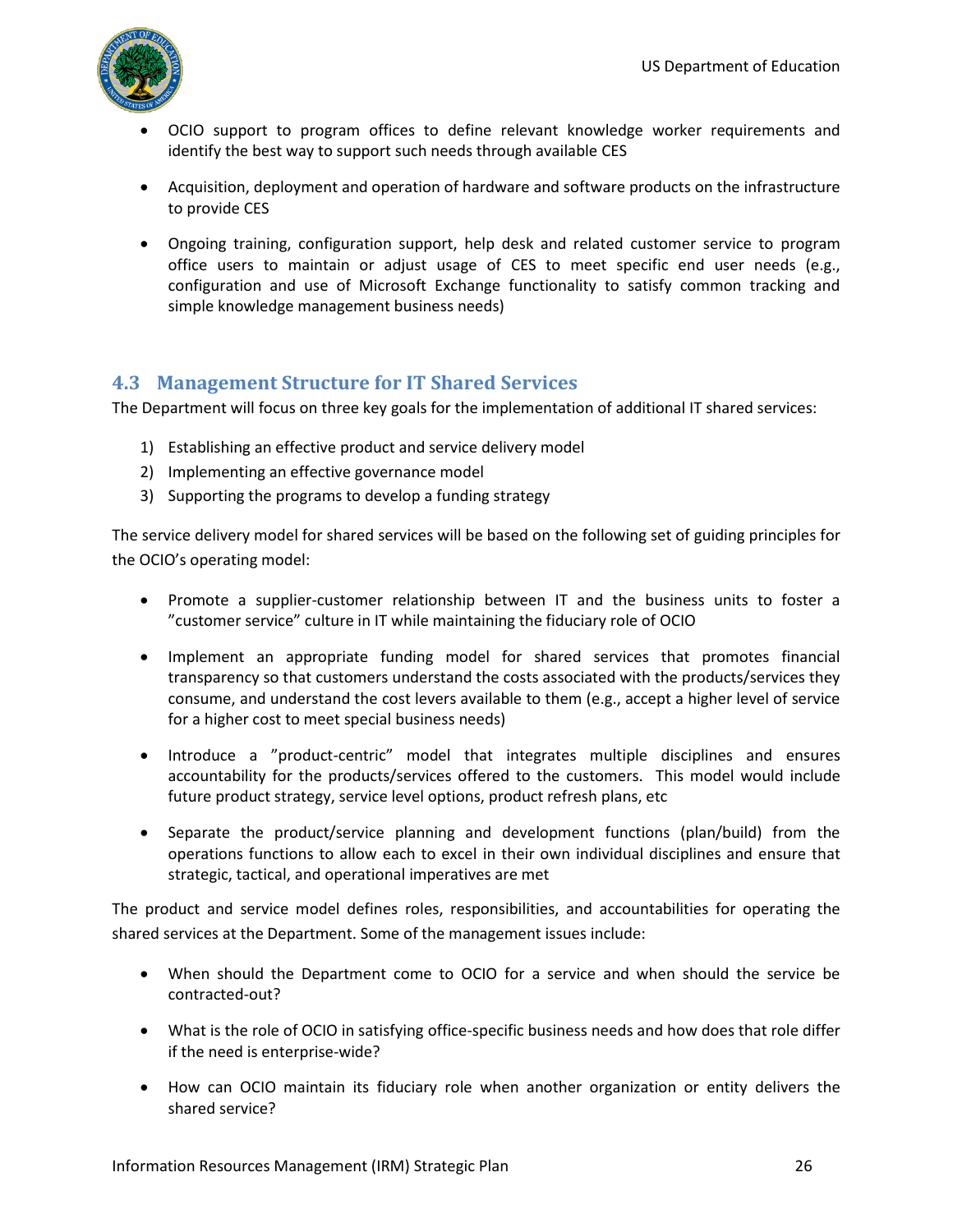

- How will the Department decide whether a shared service is to be provided by OCIO or another organization (e.g., CFO, IES)?
- What is the governance model that will address investment priorities, funding mechanisms, portfolio effectiveness, service levels for shared services, and adherence/compliance actions?
- Are there service-specific governance models that are required, i.e., shared applications require shared support functions and shared governance?
- What are the appropriate organizational and contractual vehicles that are required to deliver shared services?

Specific steps to move toward the shared services operating model include addressing the following:

- Understand and document the needs of the customers for specific products and services that can best be developed, delivered, and supported centrally
- Offer these shared products and services to the business efficiently and at an appropriate level of service and cost
- Install product and service monitoring functions to adjust the product and service mix (i.e., specific products, services, new service levels, etc) to reflect changes in the business needs and the demand for these products and services
- Define and adopt a sound management model that allows the organization to effectively address the strategic, tactical, operational, and governance issues simultaneously

## <span id="page-26-0"></span>**5 Goal Three: Information and Technology Management**

## <span id="page-26-1"></span>**5.1 Enterprise Architecture Management**

#### <span id="page-26-2"></span>**5.1.1 Purpose**

EA is a both a *plan* and a *process* for linking an organization's business needs with the best available technology. EA integrates the relevant information resources and the business processes into a cohesive whole. Using an EA increases access to shared data, reduces redundant IT efforts, and facilitates the use of new technology. EA enables the Department to:

- Make better investment, design, and implementation decisions
- Clarify and transform business activities according to the Line of Business vision
- Integrate existing systems to provide shared services and make use of shared data
- Increase the level of automation for areas that are currently lacking and could substantially benefit from automation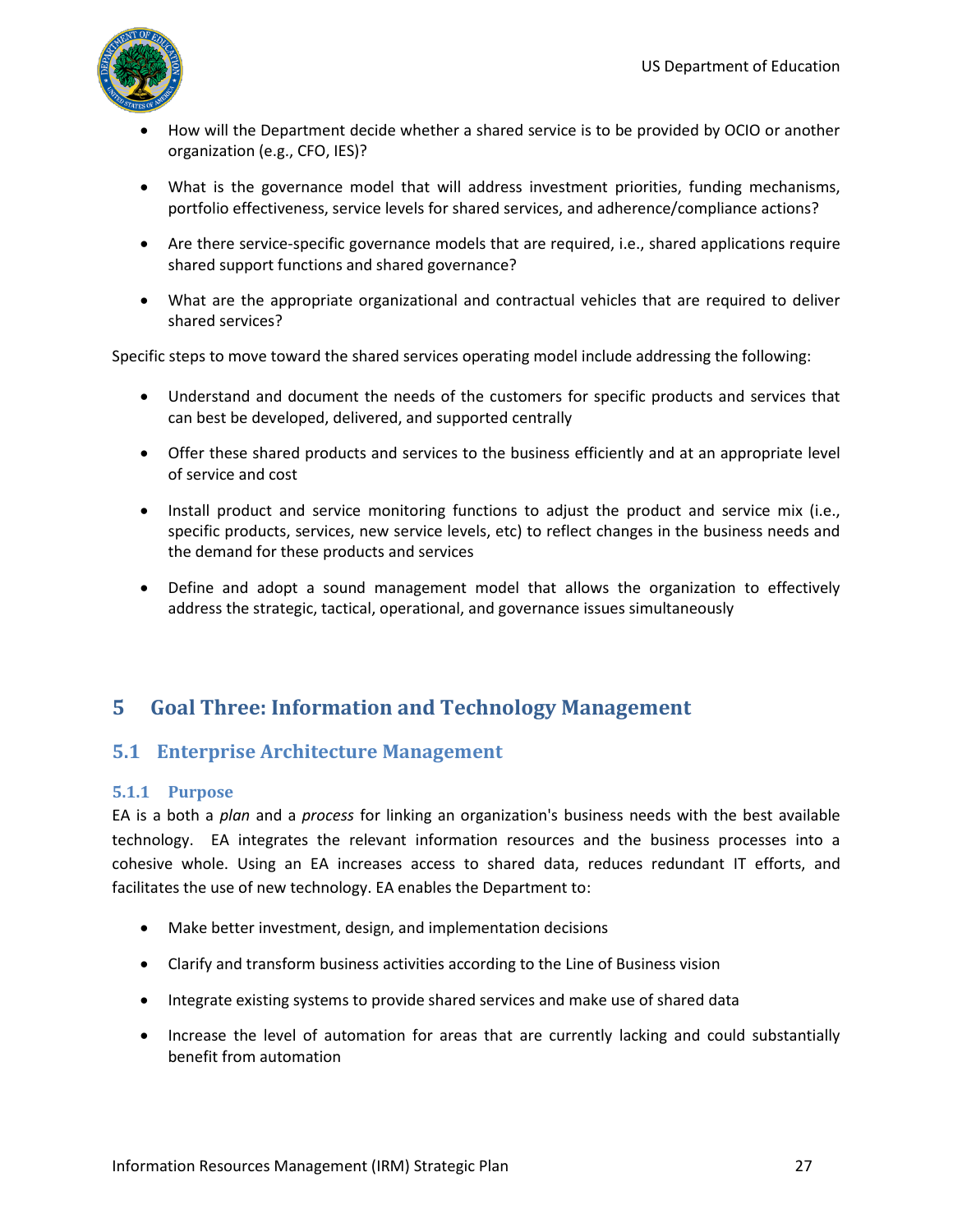

 Improve the effectiveness and efficiency of IT investments to better support the Department's mission

The EA process and work products are integrated with and used by the Department's strategic planning, capital planning and investment control (CPIC), and performance management processes to ensure effective and efficient performance of the IT investments made by the Department.

The IRM Strategic Plan is fully consistent with development and migration toward the future state business and technology model envisioned in the Department's Enterprise Transition Plan.

#### <span id="page-27-0"></span>**5.1.2 Scope**

The Enterprise Architecture comprehensively and strategically describes the Department's before (current) and future (target) state architecture as well as the transition strategy to sequence the implementation of the Enterprise Transition Plan.

- From an information technology perspective, the current Departmental business model is stovepiped across the program offices, with narrowly tailored IT investments and little collaboration
- The target architecture is a new business model that promotes common and shared capabilities to serve the customers, deliver value, and empower staff
- The transition strategy describes the close coordination across the Department on the sequencing (timing) and integration (inter-dependencies) of the project initiatives in migrating toward the target architecture
- EA guides business and IT strategic planning at the Department
- EA participates in CPIC select, control, and evaluate phases (cross reference business case reviews and content, Exhibit 300 reviews and content
- EA reviews investments and acquisitions for architectural alignment
- EA assists in defining program and investment performance measures
- EA improves understanding of and visibility into the performance and fulfillment of business processes by implementing a clear "line of sight" from mission to realized results

#### <span id="page-27-1"></span>**5.1.3 Future Direction**

The target EA describes a future business model that shifts from a program office-specific focus to a cross-program office focus, structured along architectural segments that span multiple program offices. The segment structure represents a paradigm shift for the Department. The segment architecture will reshape the IT portfolio and drive innovation through shared services.

#### <span id="page-27-2"></span>**5.1.4 Key Short Term Goals**

The following short term goals support the future direction:

• Improve EA Maturity by increasing use of the architecture to support analysis and justification as a part of IT capital planning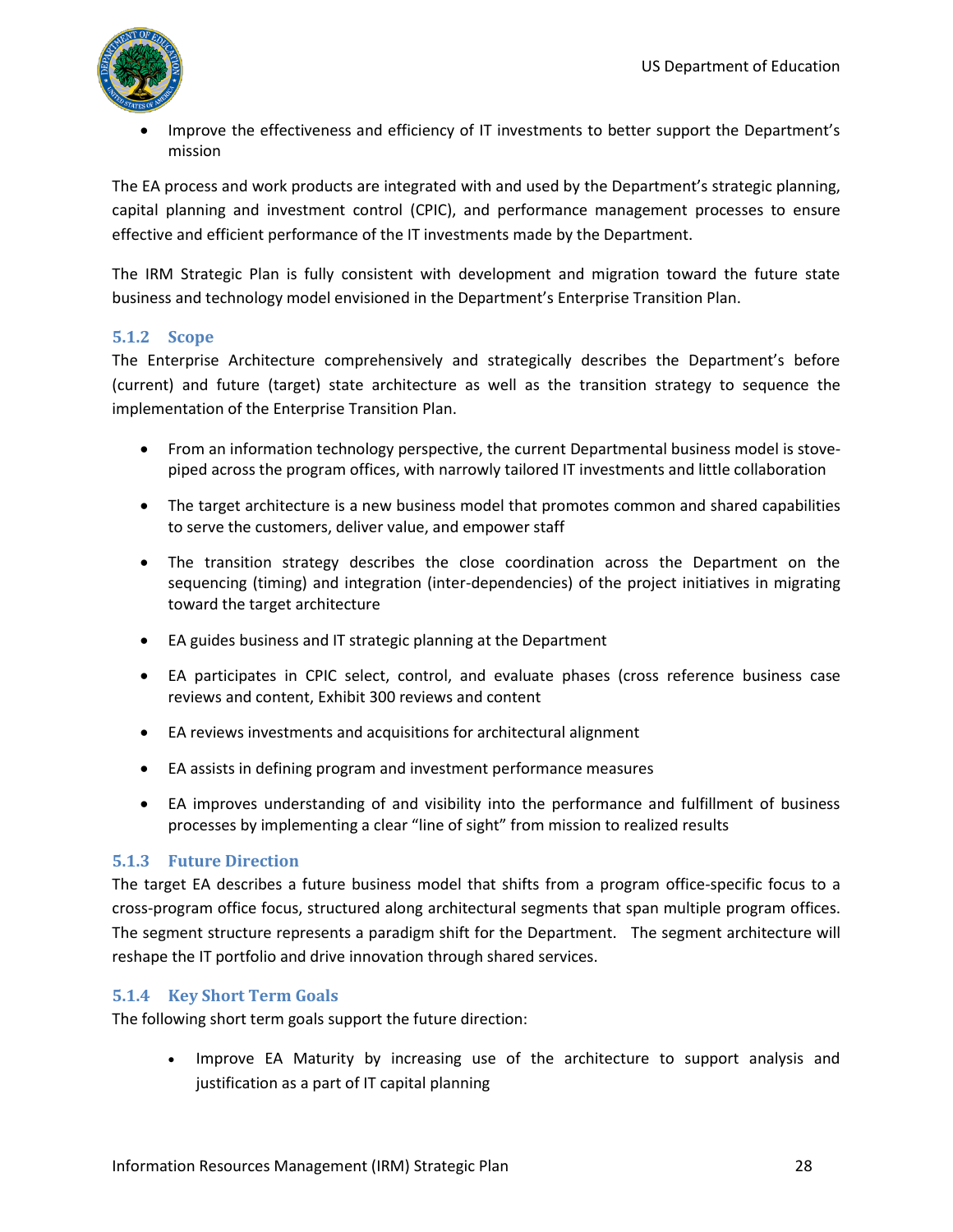

- Prioritize IT investments based on segment architecture goals and objectives
- Promote the use of the application, data, and technology architecture and standards
- Implement common enabling services to enable end user capabilities
- Empower segment owners to make recommendations on strategic IT investments as part of the capital planning and IT acquisition management processes
- Incorporate EA into the Department's investment life cycle management processes
- Mentor segment owners on clear segment management techniques and strategy

## <span id="page-28-0"></span>**5.2 Capital Planning & Investment Control (CPIC)**

#### <span id="page-28-1"></span>**5.2.1 Purpose**

The Capital Planning & Investment Control IT Investment Management process is a systematic approach for managing the risks and returns associated with the IT initiatives. It ensures that only viable initiatives are included in the Department's IT portfolio and that the portfolio supports the Department's mission and strategic goals. By aggregating the investments into a portfolio perspective, CPIC encourages partnerships, enables EA to eliminate duplicative and stovepipe projects, and balances project benefits against costs and risks. CPIC also provides effective oversight of the IT projects' costs, schedules, and performance throughout their life cycle. Finally, CPIC includes post implementation reviews of completed projects to ensure that projects deliver against expectations and to apply lessons learned to improve future CPIC life cycles.

Aligned with Enterprise Architecture, the CPIC process serves as the management control vehicle for integrating long range planning with the budget and acquisition processes as the Department develops and manages its IT investment portfolio against the Future State Vision of the Enterprise Architecture.

#### <span id="page-28-2"></span>**5.2.2 Scope**

The Department's Capital Planning and Investment Control is implemented through a three phased process cycle: Select Phase, Control Phase, and Evaluate Phase.

- Select Phase systematically screens, scores, and selects major IT investments for funding. The Select Phase procedures have been integrated into standard project management activities via the development of business cases for internal Investment Review Board review as well as OMB Exhibit 300s and Exhibit 53 for external budget submission and review.
- Control Phase measures and monitors the costs, schedule, performance metrics, and risks associated with the major IT investments along the development life cycle. Corrective actions are implemented at the first sign of slippages if and when they occur.
- Evaluate Phase conducts post implementation reviews and operational analyses for investments that have exited the system development life cycle into production (steady state). An IT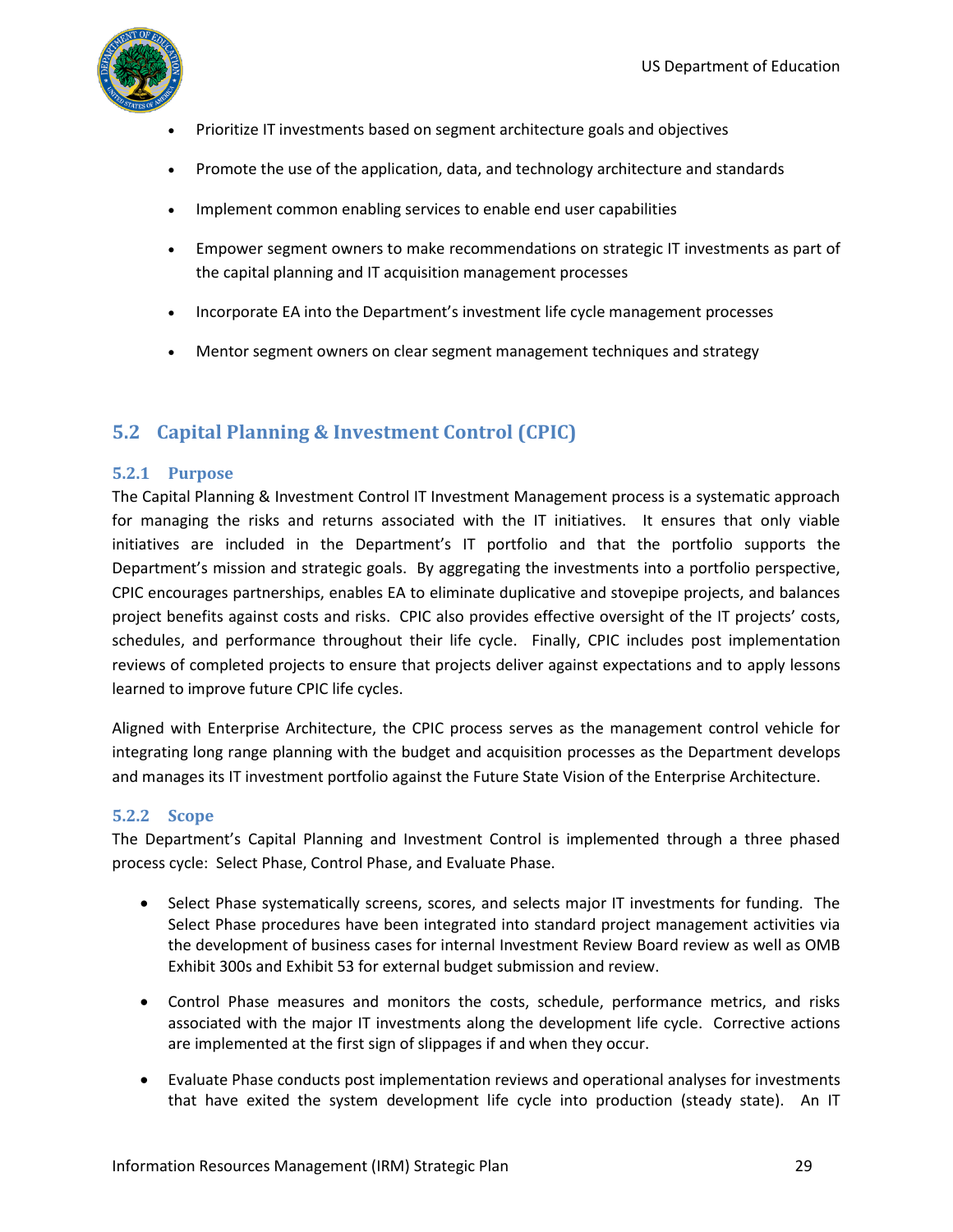

Portfolio Assessment is conducted to identify gaps in the Department's IT portfolio in supporting the business mission and implementing the target Enterprise Architecture. The findings will become inputs to the subsequent Select cycle for re-prioritizing of next budget cycle's IT investments and funding allocation.

#### <span id="page-29-0"></span>**5.2.3 Future Direction**

The Department will continue to institutionalize Information Technology Portfolio Management into the Enterprise Architecture and CPIC process. The IT Investment Management (ITIM) program manages the CPIC process and provides executives and managers with accurate, up-to-date information on IT investment status, including life cycle costs, schedules and performance. The Department's project managers of major/significant information technology investments have integrated CPIC procedures into their standard project management activities, through business case development, annual control reviews and high-risk project status reports and briefings, and refinement and monthly updating of project cost and schedule data. Project managers for smaller projects now provide annual documentation (Business Case Lights) that encapsulate relevant business objectives, scope, funding and expected benefits for their projects. The combination of detailed information about major/ significant projects and the Business Case Lights provide the input to the overall IT Portfolio Management review session with the Investment Review Board.

#### <span id="page-29-1"></span>**5.2.4 Key Short Term Goals**

Enhance and improve current efforts to further institutionalize IT investment management practices across the Department's portfolio of non-major IT investments (i.e., those categorized as "non-major" projects, with three year cumulative costs of less than \$3.5M).

Develop modernization plans and completed segment architectures for the Department's thirteen lines of business.

Increase IRB engagement with the Department's IT portfolio through the defining of strategic performance objectives, validating the segment modernization plans and the assessment of segment performance results.

## <span id="page-29-2"></span>**5.3 Regulatory Information Management**

#### <span id="page-29-3"></span>**5.3.1 Purpose**

Regulatory and Information Management Services (RIMS) ensures Departmental compliance with governmental information management requirements in the acquisition, release, and maintenance of information. In particular, RIMS supports the following activities within the Department: Freedom of Information Act (FOIA), Privacy Act, Records Retention and Management and Information Collection. In addition, RIMS provides instruction to ensure that customers are educated and supported in the performance of these efforts.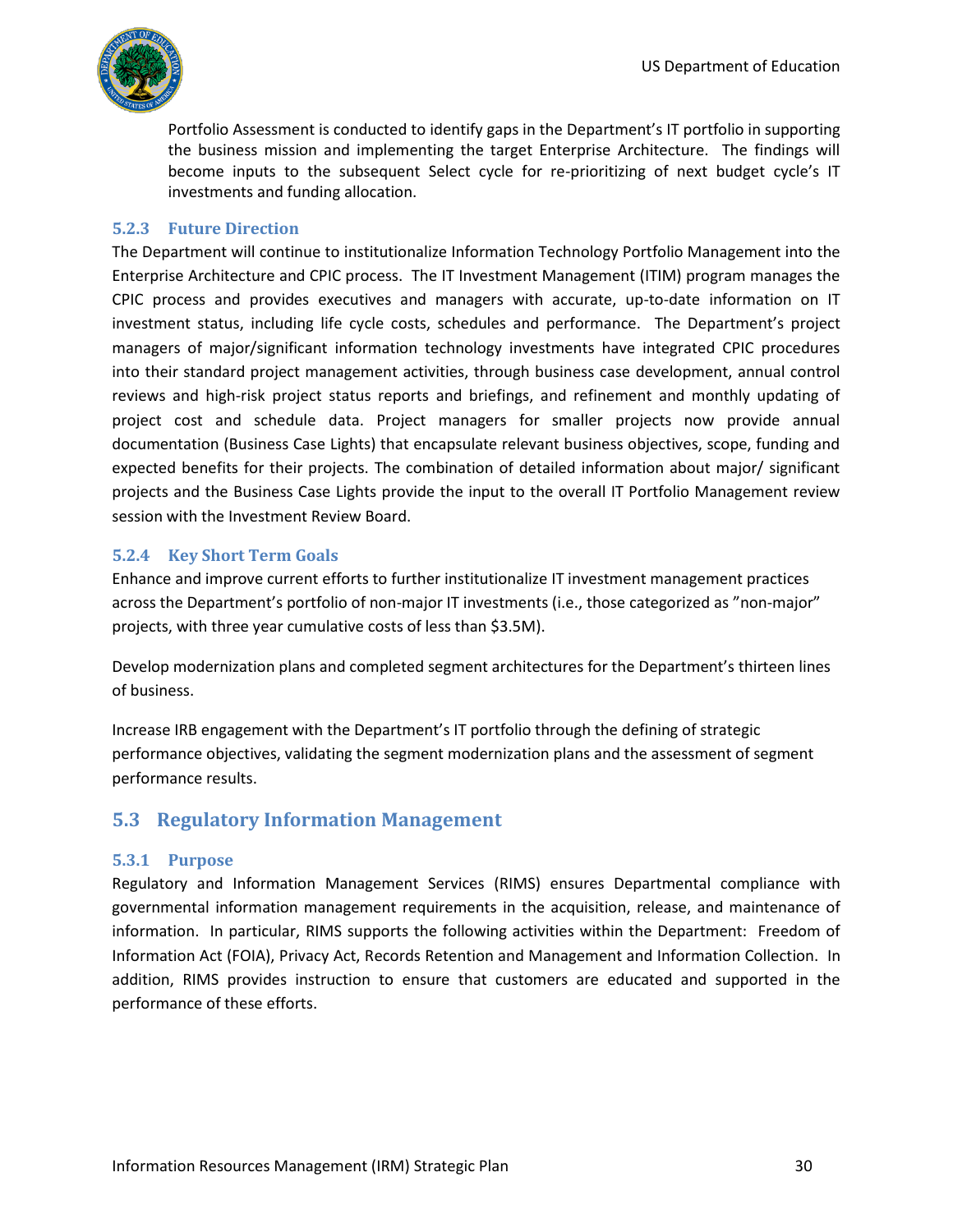

#### <span id="page-30-0"></span>**5.3.2 Scope**

To accomplish this mission, RIMS is engaged a support contractor and is working to provide better service to program offices to: respond to FOIA requests; manage records; become more responsive to the OMB clearance process; and establish up-to-date relevant training, guidelines, and directives.

#### <span id="page-30-1"></span>**5.3.3 Future Direction**

With support from outside contractors, the Department conducted a business process improvement study of its information collection clearance and records management processes. A report was developed to define recommendations for the improvement of those processes. During the next few years, RIMS will focus on fully implementing the recommendations that were developed in the business process improvement study.

#### <span id="page-30-2"></span>**5.3.4 Key Short Term Goals**

RIMS will complete the implementation of new business processes for FOIA IT Systems, including FOIAXpress, and develop a user-friendly document management system capability for the information collection clearance process.

### <span id="page-30-3"></span>**5.4 Information Assurance (IA) Program**

#### <span id="page-30-4"></span>**5.4.1 Purpose**

The IA Program is a departmental initiative that serves to ensure the confidentiality, integrity, and availability (collectively to protect the security) of the Department's information and information resources. One of the basic tenants of the IA Program is to ensure that the Department remains in full compliance with the Federal Information Security Management Act (FISMA) of 2002.

A key component of FISMA compliance is the maintenance of a system/application inventory. The Department's Information Assurance team works with Computer Security Officers and system/application owners and staff to complete inventory forms to identify the information sensitivity of the data and the systems/applications. The mission of the IA Program goes beyond FISMA compliance to "enable the protection and continuity of the Department's mission under all circumstances."

#### <span id="page-30-5"></span>**5.4.2 Scope**

The IA Program implements its functions through five programmatic elements:

IA Program Management and Governance:

- Direct Department-wide information assurance activities
- Coordinate and interpret security initiatives from OMB, General Services Administration (GSA), General Accounting Office (GAO) etc, across the Department
- Provide the IA strategic vision and goals and closely coordinate tactical execution of security initiatives

Policies, Standards, and Procedures: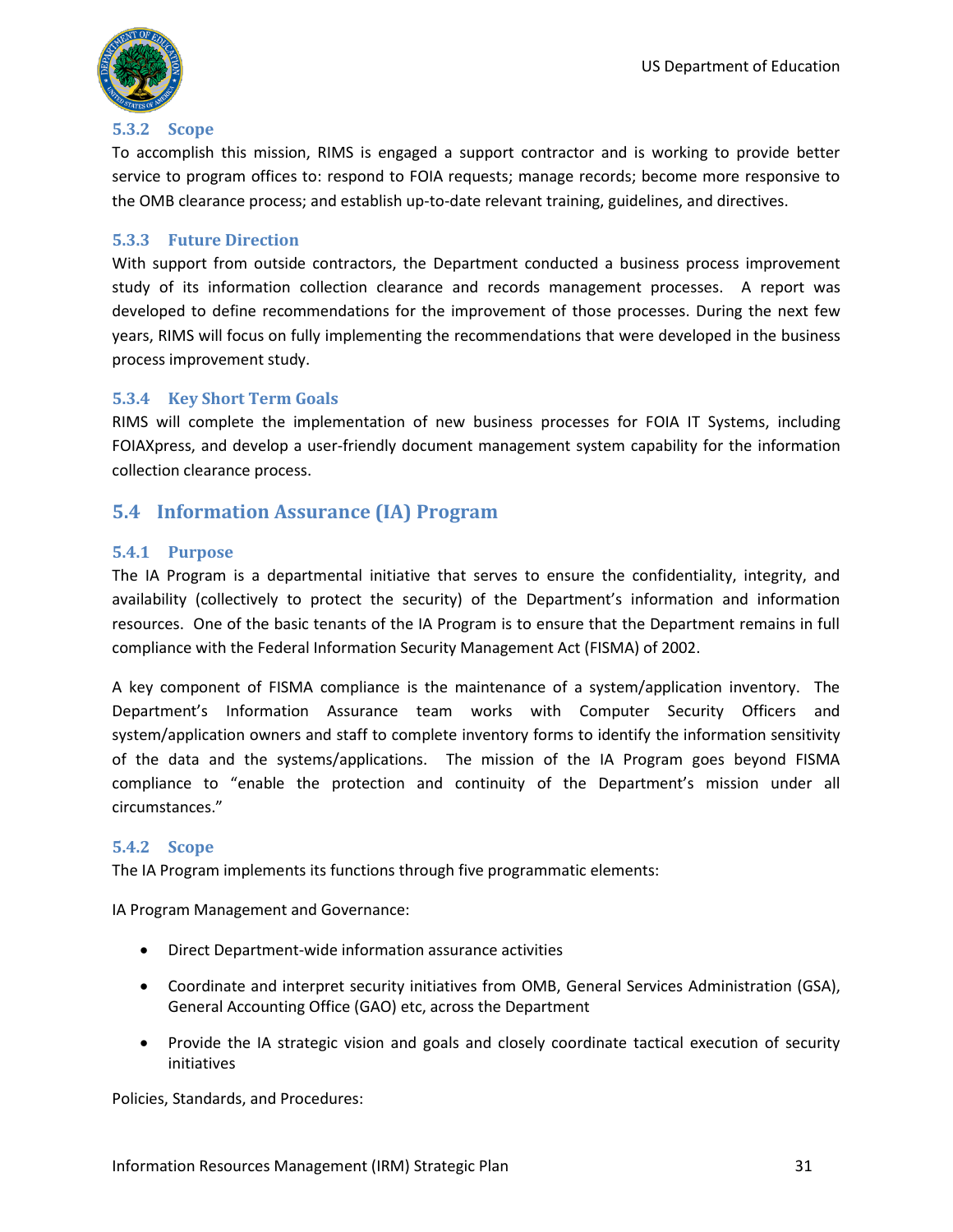

- Coordinate Department policies regarding authentication and message encryption techniques, network and system security, management, operational and technical controls
- Develop and maintain disaster recovery plan and the OCIO Business Continuity Plan (BCP)

Security Operations:

- Coordinate Department IT security incident reporting
- Develop corrective action plans to address weaknesses disclosed by FISMA reviews, certification and accreditation activity, Inspector General (IG) audits, Federal Managers' Financial Integrity Act (FMFIA) reviews, etc.
- Provide support for Department technical security solutions

Security Training and Awareness:

- Define IT security curricula, roles and responsibilities
- Provide specialized training and general security awareness orientation

Analysis and Assessment:

- Coordinate activities regarding the Department's Critical Infrastructure Protection (CIP)
- Coordinate activities regarding the certification and accreditation of IT systems and applications
- Conduct annual security reviews, such as incident response exercises and continuity exercises, and evaluate and measure the effectiveness of security policies, procedures and standards

#### <span id="page-31-0"></span>**5.4.3 Future Direction**

The strategic direction of the IA Program is to align various security services with the Information System Security Line of Business (ISS LoB). The IA Program will become a conduit and service provider of valueadded security services and solutions to its customers. In the out years, the IA Program will begin to provide standardized security services and solutions in areas such as:

- Risk Management
- Access Controls
- Identification and Authentication
- Encryption Solutions
- Public Key Infrastructure (PKI) Technology
- Certification and Accreditation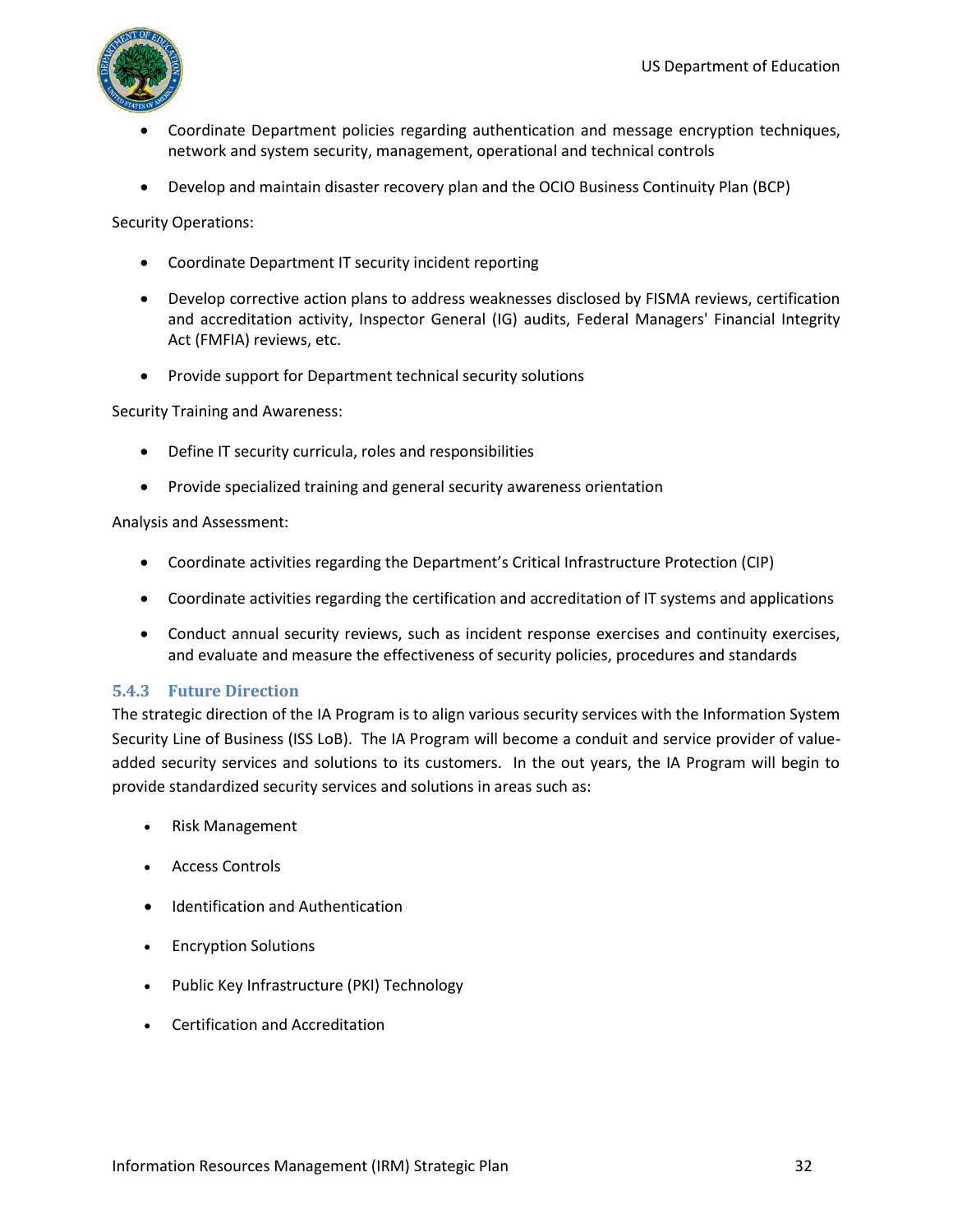

#### <span id="page-32-0"></span>**5.4.4 Key Short Term Goals**

The IA Program is focused on solidifying practices and procedures that are the foundation to meet security compliance initiatives driven by FISMA. IA is moving forward with its Information Assurance Program Management Plan (IA PMP) as the vehicle to meet the requirements under FISMA. Some of the key short-term goals are:

- Establishing a process that ensures consistent secure system design and implementation
- Aligning IA policy, procedures and standards with National Institute of Standards and Technology (NIST) guidance and standards
- Validating the OCIO Business Continuity Plan
- Configuring the certification and accreditation activity to conform to a general support system (GSS) centric model

### <span id="page-32-1"></span>**5.5 Lifecycle Management**

#### <span id="page-32-2"></span>**5.5.1 Purpose**

Lifecycle Management (LCM) is the coordination of activities associated with the implementation of IT systems from conception to disposal, through requirements definition, system design and development, testing, implementation, and operations. The LCM Framework defines the required stages, gate reviews, key activities, and core deliverables along the system development life cycle. It provides a foundation for aligning, reviewing, and enforcing the various existing interrelated program management, investment management, and contracts and acquisition processes.

#### <span id="page-32-3"></span>**5.5.2 Scope**

The Lifecycle Management is guided by the LCM Framework, which consists of six stages:

Vision Stage:

- Develop a Business Case
- Determine necessary acquisition planning documents for acquiring services and resources
- Determine high-level requirements and assess feasibility costs

#### Definition Stage:

- Define functional requirements for both business and technical solution
- Produce high level functional design and detailed solution design
- Use design documents to guide work in Construction and Validation Stage

Construction and Validation Stage:

Build, test, and validate the solution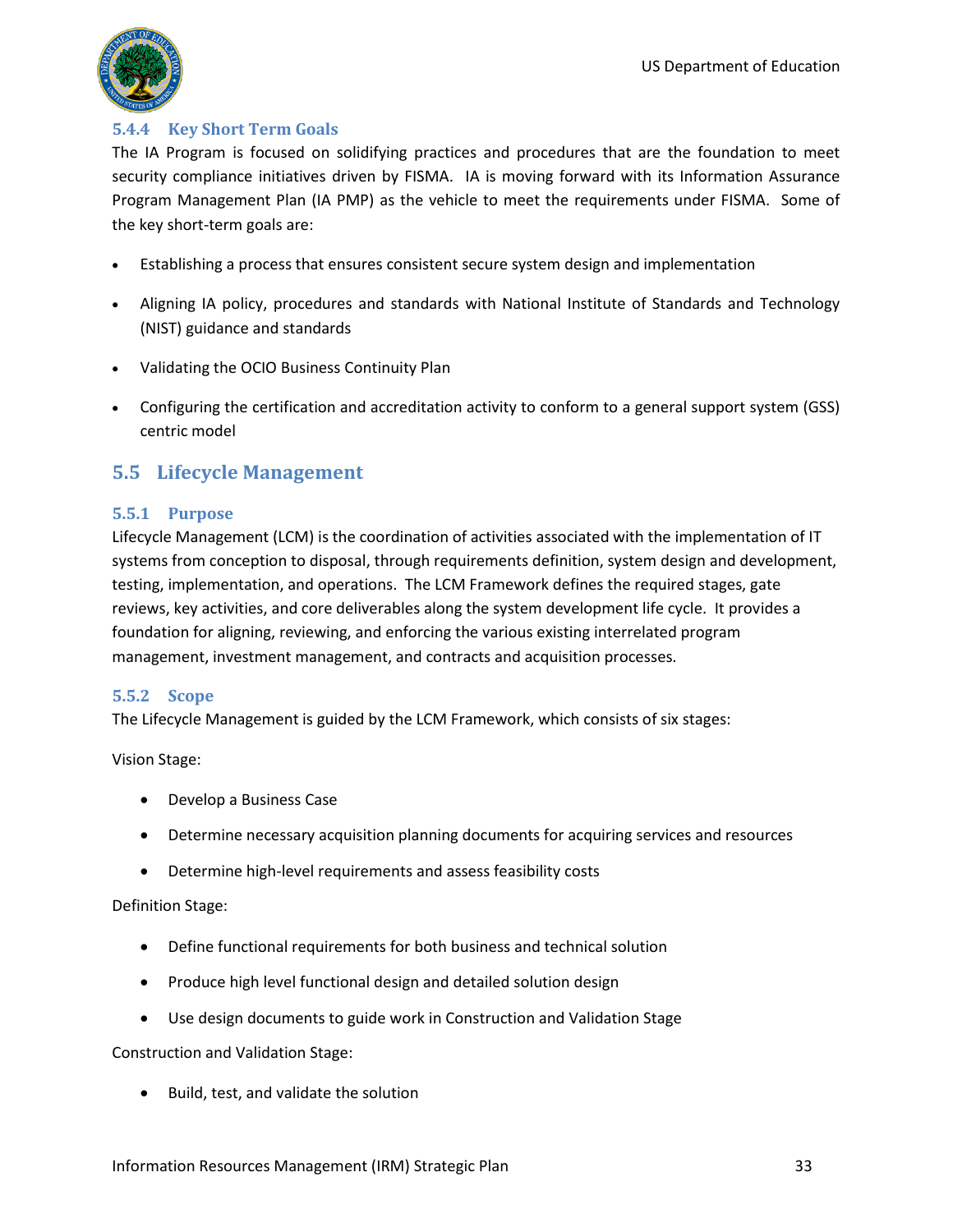

- Transform specifications from the Definition Stage into an executable solution
- Validate solution functionality to ensure it meets or exceeds business and technical expectations

Implementation Stage:

- Install new or enhanced solution in the production environment
- Train users and convert data as needed
- Transition the solution to the end-user

Support and Improvement Stage:

- Document operational procedures and practices for solution modification and enhancement
- Align operational procedures and practices with Department business and technical standards

Retirement Stage:

- Execute the systematic termination of the system
- Preserve vital information for future access and or reactivation

#### <span id="page-33-0"></span>**5.5.3 Future Direction**

Ensure that the Administrative Communication System (ACS) Lifecycle Management (LCM) Directive is fully adopted into the development, acquisition, implementation, maintenance, and disposal of IT solutions regardless of cost, complexity, and time constraints.

#### <span id="page-33-1"></span>**5.5.4 Key Short Term Goals**

- Finalize ACS directive
- Develop LCM implementation plan
- Communicate the LCM Framework to project managers and program managers
- Begin to conduct deliverable reviews and gate reviews

### <span id="page-33-2"></span>**5.6 IT Operations and Maintenance**

#### <span id="page-33-3"></span>**5.6.1 Purpose**

Information technology operations and maintenance services support all activities related to the enterprise information network, to include network security, network and telecommunications design and operations, end user services, production server hosting services, and the Department's intranet and Internet services.

#### <span id="page-33-4"></span>**5.6.2 Scope**

The scope of the contract is to provide Contractor-Owned Contractor-Operated (COCO) managed services for the Department's IT operations, including general cross-functional services, desktop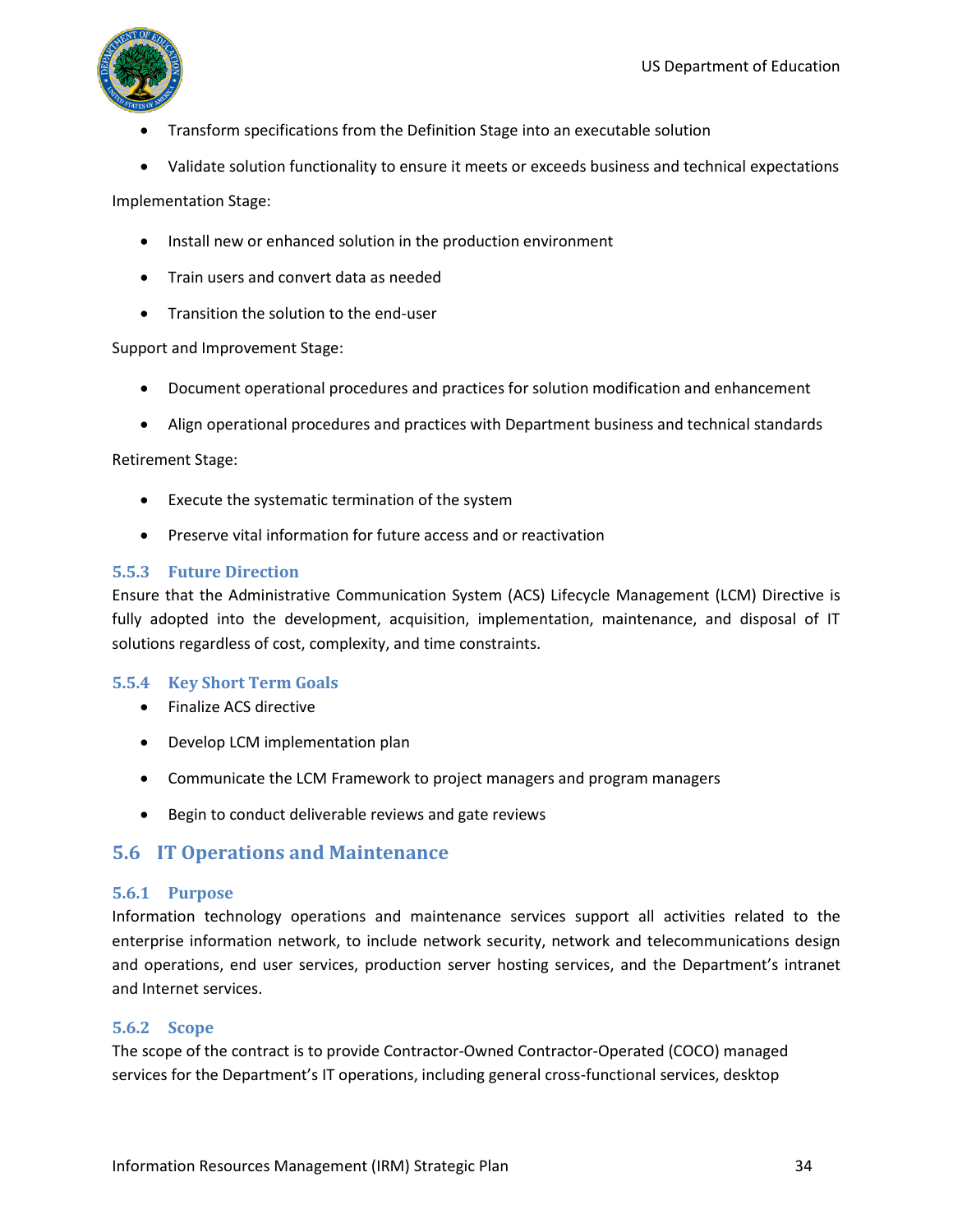

services, helpdesk support services, systems/data center operations services, e-mail, network services, disaster recovery services, special services, and printer services.

- General cross-functional services will be provided to support all operational services defined by the contract's performance work statement (PWS)
- Desktop services and helpdesk support services, e-mail services, and printer services will be provided for all users
- Systems/data center services, network services and disaster recovery services will be provided for almost all of the Department's functions. The Department requires reliable access to information and applications by internal users, partners, and citizens
- Special services (including the Institute of Education Sciences (IES) support, Office of the Inspector General support, and Employee Relations EDPASS application support) and assistive technology will be provided as required

### <span id="page-34-0"></span>**5.6.3 Future Direction**

The Department replaced the EDNET support services contract with the Education Department Utility for Communications, Applications and Technical Environment (EDUCATE) contract. This new contract moves the Department to a COCO managed IT infrastructure service model. Other than its data, as a result of this migration, the Department no longer owns IT assets, but instead, receives IT services. Going forward, Dell Services is responsible for refreshing IT supplies and equipment in accordance with an agreed to refresh plan.

#### <span id="page-34-1"></span>**5.6.4 Key Short Term Goals**

The benefit to the government under a COCO managed services performance-based contract is that Dell Services owns, maintains, upgrades and refreshes all of the IT infrastructure assets and provides services to achieve defined Service Level Agreements (SLA). The SLA's are designed to ensure effective and efficient mission support across the Department that is constantly optimized. The COCO Managed IT infrastructure service model will provide reliable and high quality delivery of the following services to Department staff:

- Security & Privacy Operations
- Desktop Services
- Helpdesk Support
- Systems/Data Center Operations
- E-Mail
- Network Services / Telecommunications / Multimedia Services
- Disaster Recovery
- Special Services
- Printer Services

The EDUCATE scope encompasses the IT infrastructure optimization initiatives as defined by OMB's E-Gov Infrastructure Optimization Line of Business and fully supports the goals established by the President's Management Agenda (PMA) and the Federal Enterprise Architecture.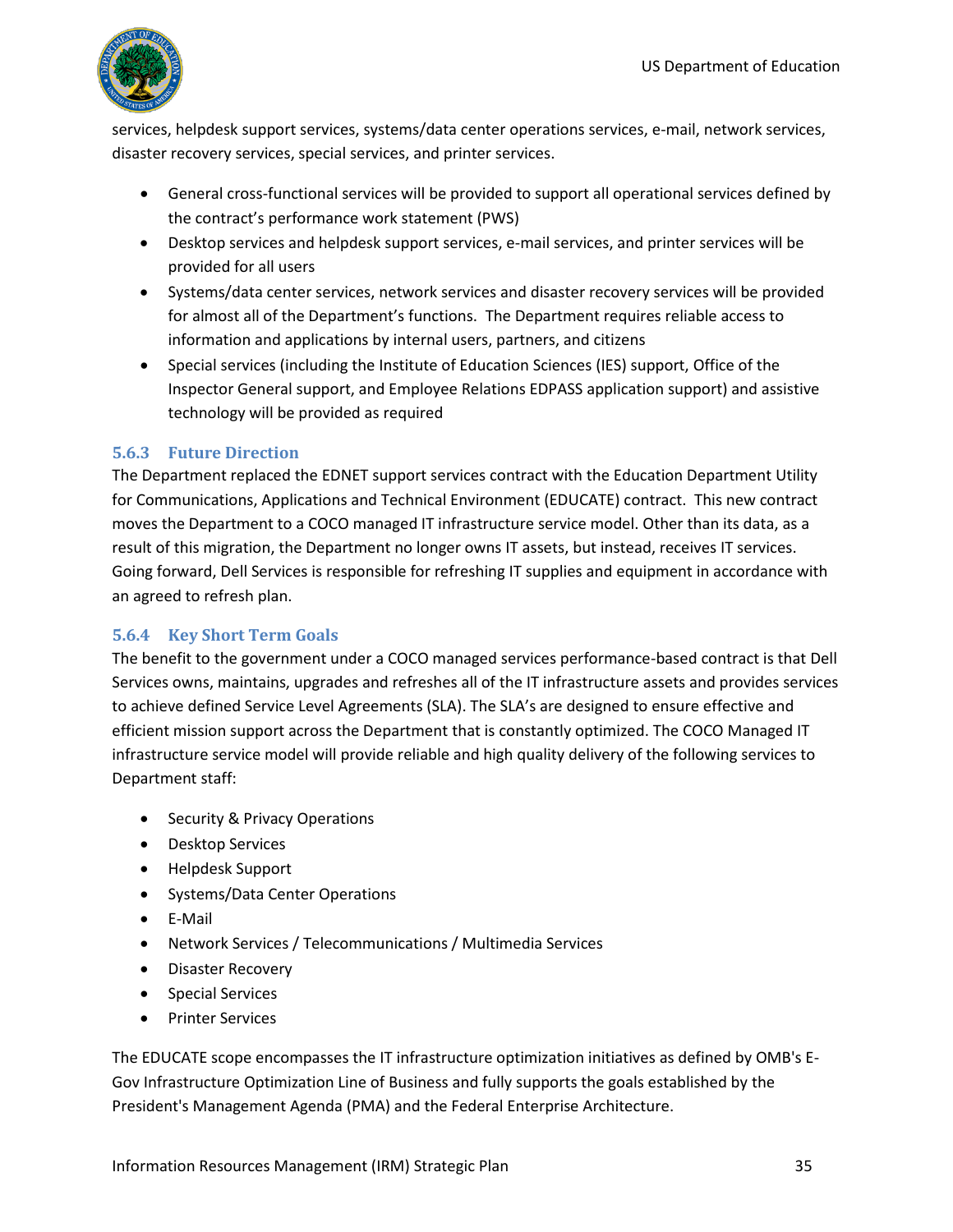

## <span id="page-35-0"></span>**5.7 IT Acquisition Management**

#### <span id="page-35-1"></span>**5.7.1 Purpose**

The acquisition management process ensures that all Department IT acquisitions are reviewed for EDUCATE network compatibility, FOIA compliance, and are accounted for in the Department's CPIC portfolio. The process provides review and approval of hardware, software and contracted service acquisitions to ensure alignment with software compliance standards and licensing agreements, and the Department's IT investment management processes.

#### <span id="page-35-2"></span>**5.7.2 Scope**

Acquisition management offers support throughout the acquisition life cycle:

- Acquisition Planning Phase develop acquisition strategy and project plan, identify potential vendor, determine best contract vehicle, develop performance work statement, and create source selection plan.
- SOW Review and Clearance Phase Review of SOWs, independent government cost estimates and other supporting contract documents. Acquisition management staff collaborate with principal offices during the review process to ensure that each IT acquisition is aligned with the Department's network infrastructure, FOIA compliance, policies and standards, and is driven by sound business requirements as defined in an approved business case.
- Contract Formulation Phase respond to solicitation questions from vendors, evaluate proposals, develop questions for vendors during contract evaluation, and recommend best value award.
- Contract Administration Phase host kick-off meeting with contractor and perform project manager or Contracting Officer's Representative (COR) duties to assist Contracts and Acquisitions Management (CAM) during contract performance.

#### <span id="page-35-3"></span>**5.7.3 Future Direction**

Institutionalization of review and clearance of performance work statements is key to the future direction of IT acquisition management. Continuous review of the Department's IT acquisitions is a requirement of the Clinger-Cohen Act for federal agencies to ensure the implementation of an effective IT CPIC process*.* The OCIO Information Technology Acquisition Review and Clearance process is aligned with the Select Phase of the Department's Information Technology Investment Management (ITIM) process.

#### <span id="page-35-4"></span>**5.7.4 Key Short Term Goals**

Provide guidance across the Department's principal offices and ensure implementation of the IT Acquisition Review and Clearance Process. Acquisition management review and clearance affirms that IT acquisitions are linked to business cases that define business requirements and objectives and take appropriate security, FOIA compliance, and IT operations planning into consideration.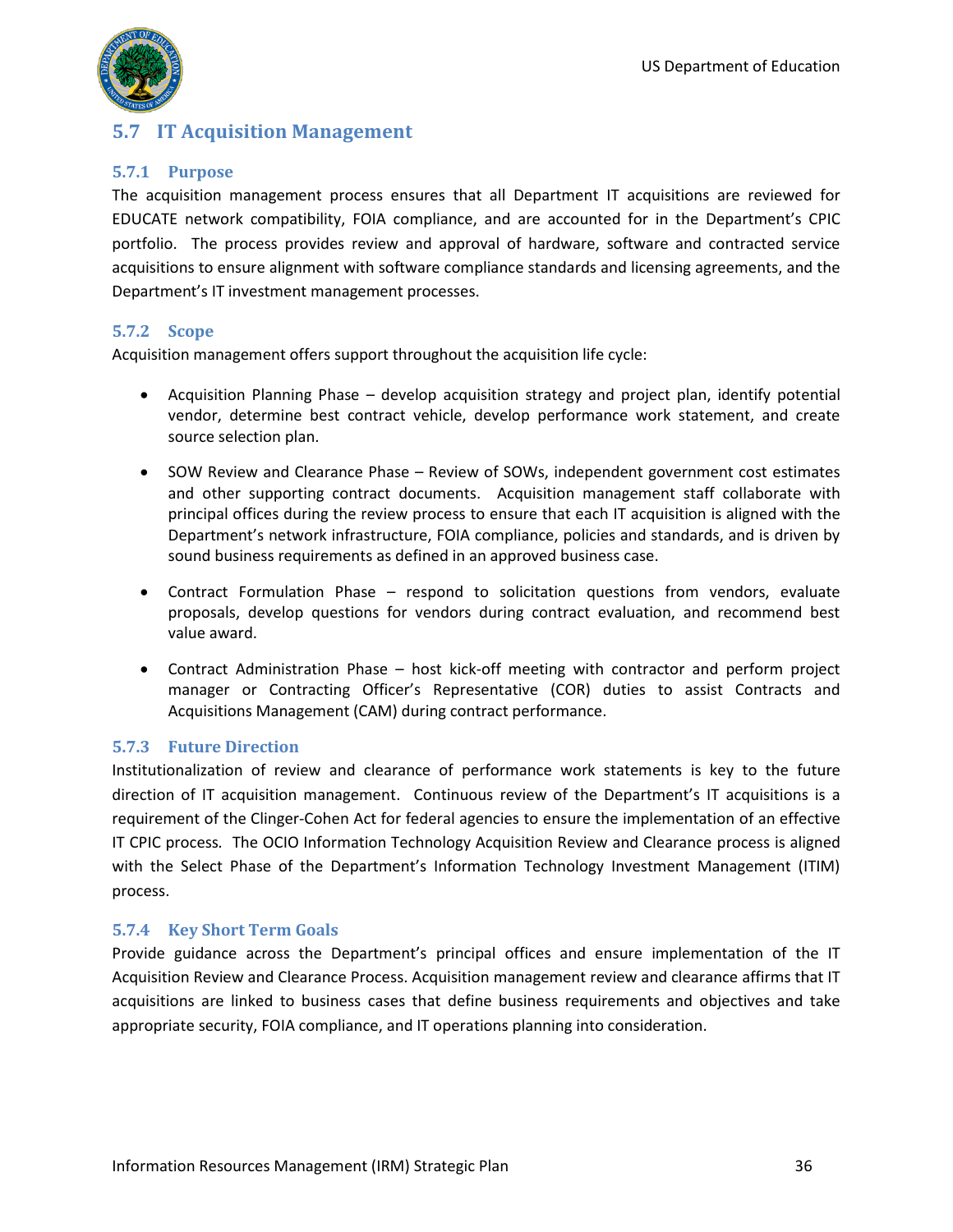

## <span id="page-36-0"></span>**6 List of Figures**

## <span id="page-36-1"></span>**7 List of Tables**